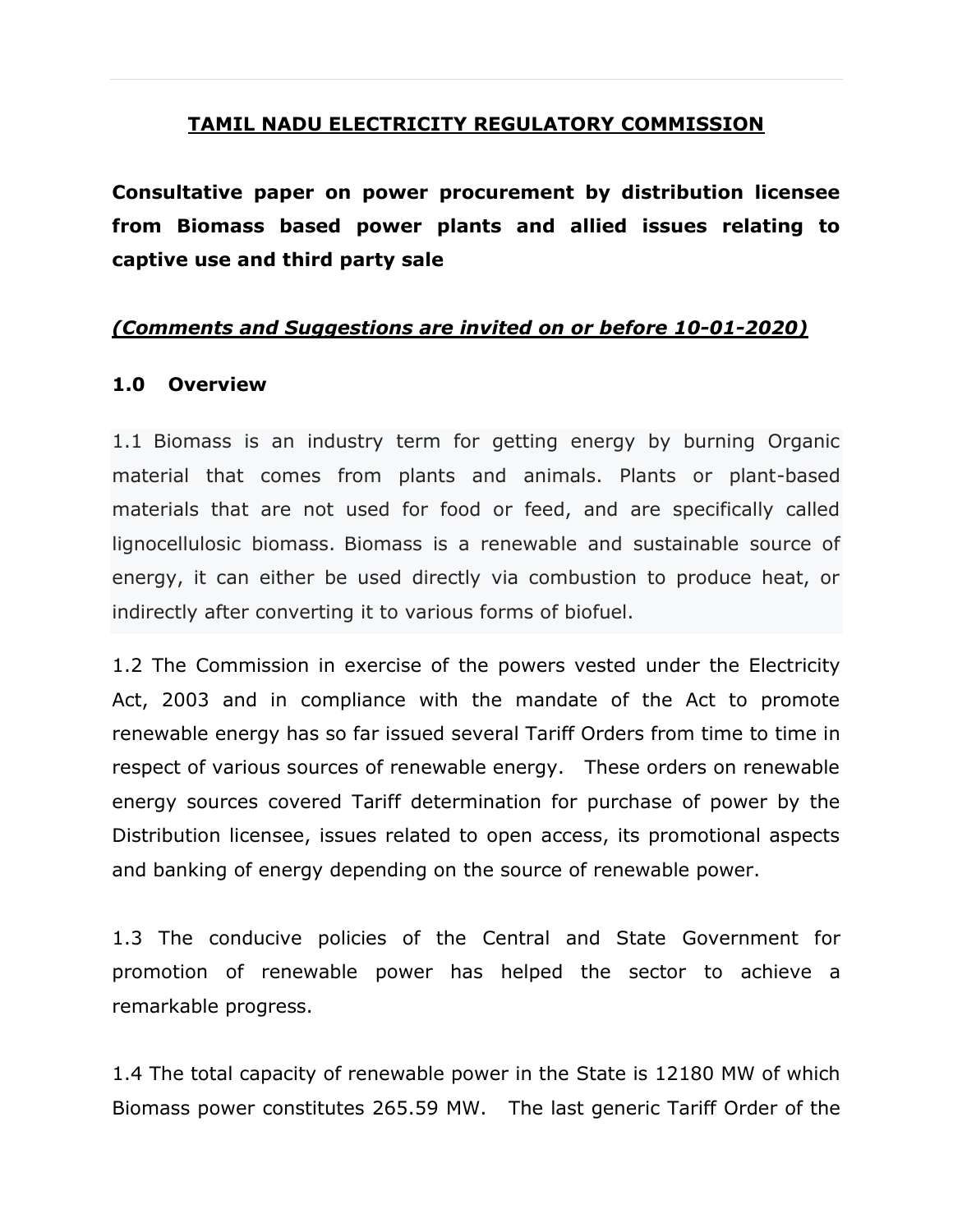Commission in the case of Biomass Power was issued on 28-03-2018 vide order No.3 of 2018 which expires on 31-03-2020.

## 1.5 Commission's Regulation on Power Procurement from New and Renewable Sources of Energy

Sub-section (h) of section 61 of the Electricity Act 2003 (Central Act 36 of 2003) stipulates that the State Electricity Regulatory Commissions shall specify the terms and conditions for the determination of tariff, the Commission notified the "Power Procurement from New and Renewable Sources of Energy Regulations 2008" on 08-02-2008 which have been subsequently amended from time to time, as required. Clause 6 of the said Regulations state that while the tariff determined by the Commission would be in force for the time period mentioned in the Tariff Order, the control period would ordinarily be two years.

## 1.6 Commission's order on NCES based biomass generation and allied Issues

1.6.1. The Commission has so far issued five tariff orders in respect of Biomass. While the first Order No. 3 of 2006 dated 15- 05-2006 was a comprehensive order for Wind Energy Generators (WEGs), Biomass based generators and Bagasse based cogenerators, the second Order No.2 of 2009 dated 27-04-2009 was issued exclusively for Biomass based power plants and valid upto  $31-03-2011$  and further extended till 30-06-2012 by way of Tariff Order No. 5 of 2011 dated 21-12-2011. The third Order on Biomass No. 8 of 2012 dated 31-07-2012 was issued with validity for the control period of 2 years till 31-07-2014, which was extended vide Order No.5 of 2014 dt. 28-07-2014 upto the date of issue of next Tariff Order. The fourth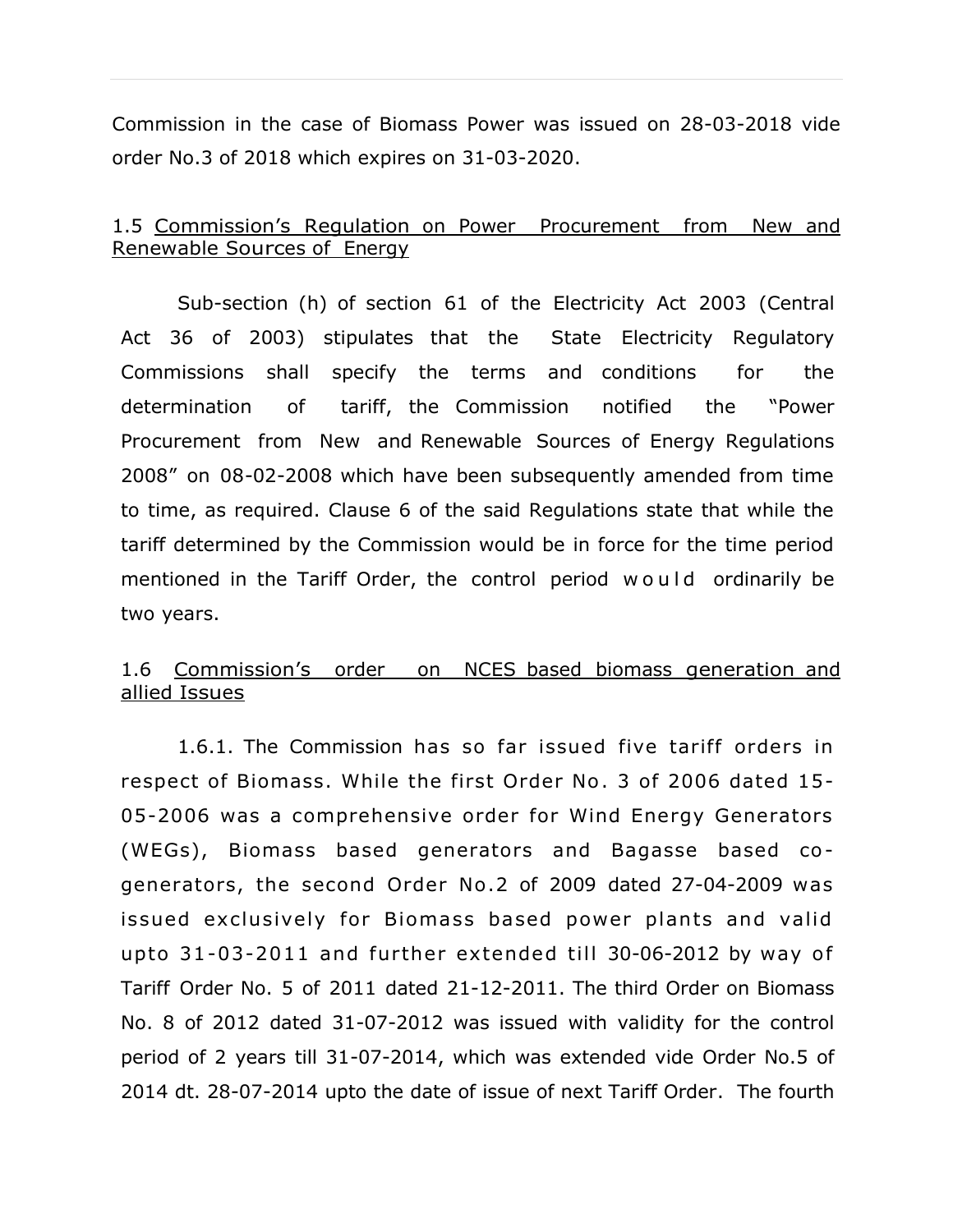Order on Biomass No.5 of 2016 dated 31-03-2016 was issued with validity for the control period of 2 years till 31-03-2018. The fifth Order on Biomass No.3 of 2018 dated 28-03-2018 was issued with validity for the control period of 2 years till 31-03-2020.

## 1.7 Commission's initiative on tariff revision for Biomass based generation

As the control period of 2 years is expiring on 31-03-2020, the Commission is issuing this consultative paper to seek the views / suggestions from the stakeholders for the tariff determination for the next control period.

#### **2. Biomass based Power Scenario:**

#### **In India:**

The biomass power generation capacity in India has rapidly grown over the last few years as the Indian government focused on increasing power generation through renewable energy sources. As of December 1, 2019, the grid-connected biomass power generation capacity in India stood at 9.95 GW (which includes Biomass, Bagasse and Waste to Energy), up from 4.95 GW as of March 31, 2016. Going by the current growth rate in biomass power generation, India is likely to surpass the target of 10 GW by the end of the next fiscal year, way ahead of the target year of 2022. The potential of power generation from bio mass has been assessed as around 25 GW.

## **In Tamil Nadu:**

The installed capacity of Biomass based Power Plants in Tamil Nadu is 265.59 MW till October 2019.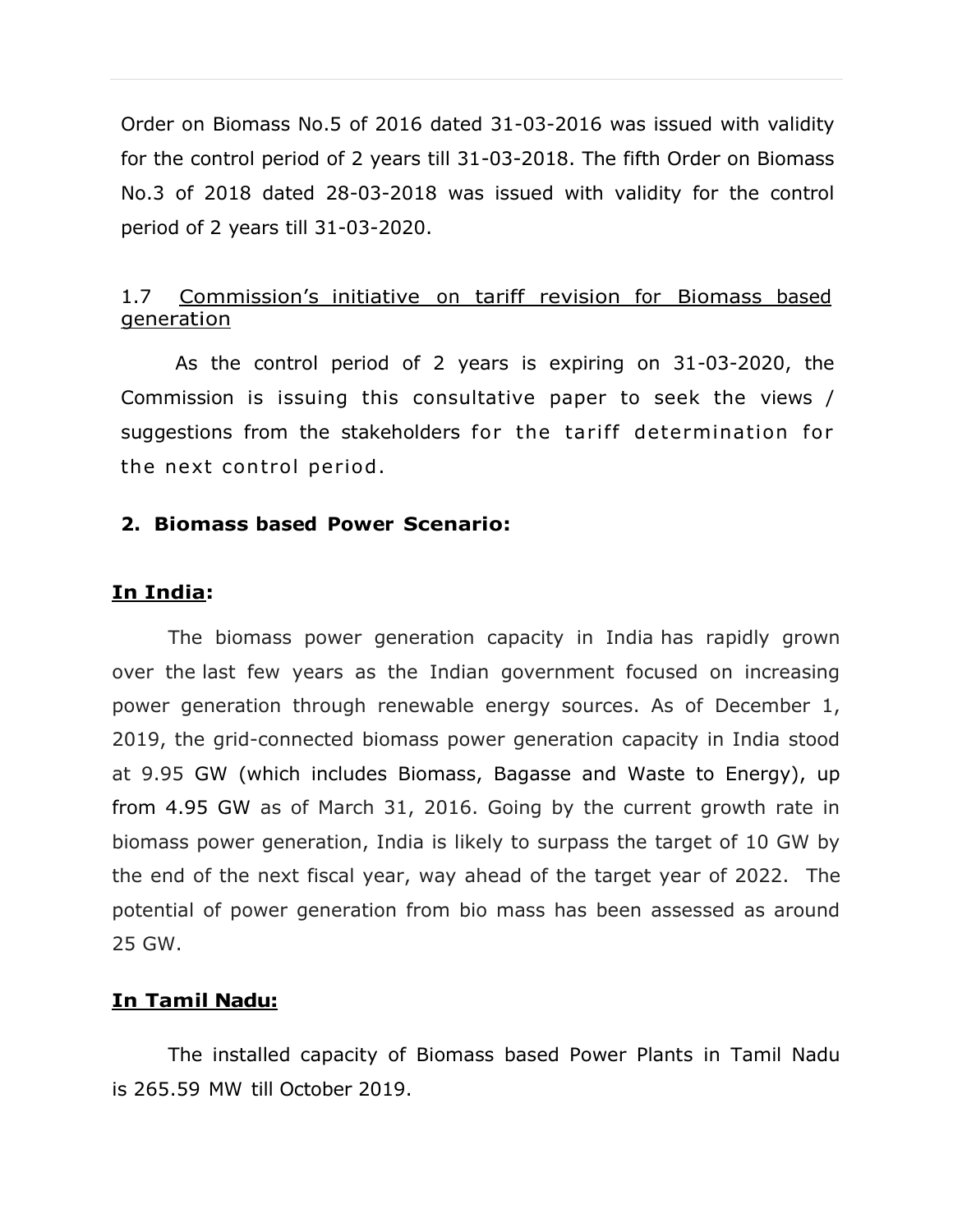The year-wise capacity addition in Tamil Nadu over the past 19 years is furnished below:

| Year                    | <b>Capacity Addition</b><br>in MW |  |  |
|-------------------------|-----------------------------------|--|--|
| upto 2002               | 18.00                             |  |  |
| $2002 - 03$             | 1.60                              |  |  |
| 2003-04                 | 0.00                              |  |  |
| $2004 - 05$             | 1.50                              |  |  |
| 2005-06                 | 7.75                              |  |  |
| 2006-07                 | 17.50                             |  |  |
| 2007-08                 | 26.50                             |  |  |
| 2008-09                 | 36.70                             |  |  |
| $2009 - 10$             | 27.50                             |  |  |
| $2010 - 11$             | 6.95                              |  |  |
| $2011 - 12$             | 25.00                             |  |  |
| 2012-13                 | 8.40                              |  |  |
| 2013-14                 | 33.60                             |  |  |
| $2014 - 15$             | 19.00                             |  |  |
| 2015-16                 | 0.00                              |  |  |
| 2016-17                 | 0.00                              |  |  |
| 2017-18                 | 7.67                              |  |  |
| 2018-19                 | 27.92                             |  |  |
| 2019-20                 | 0                                 |  |  |
| Till October 2019-Total | 265.59                            |  |  |

## **3. Legal Provisions**

3.1 Related Provisions of the Electricity Act, 2003: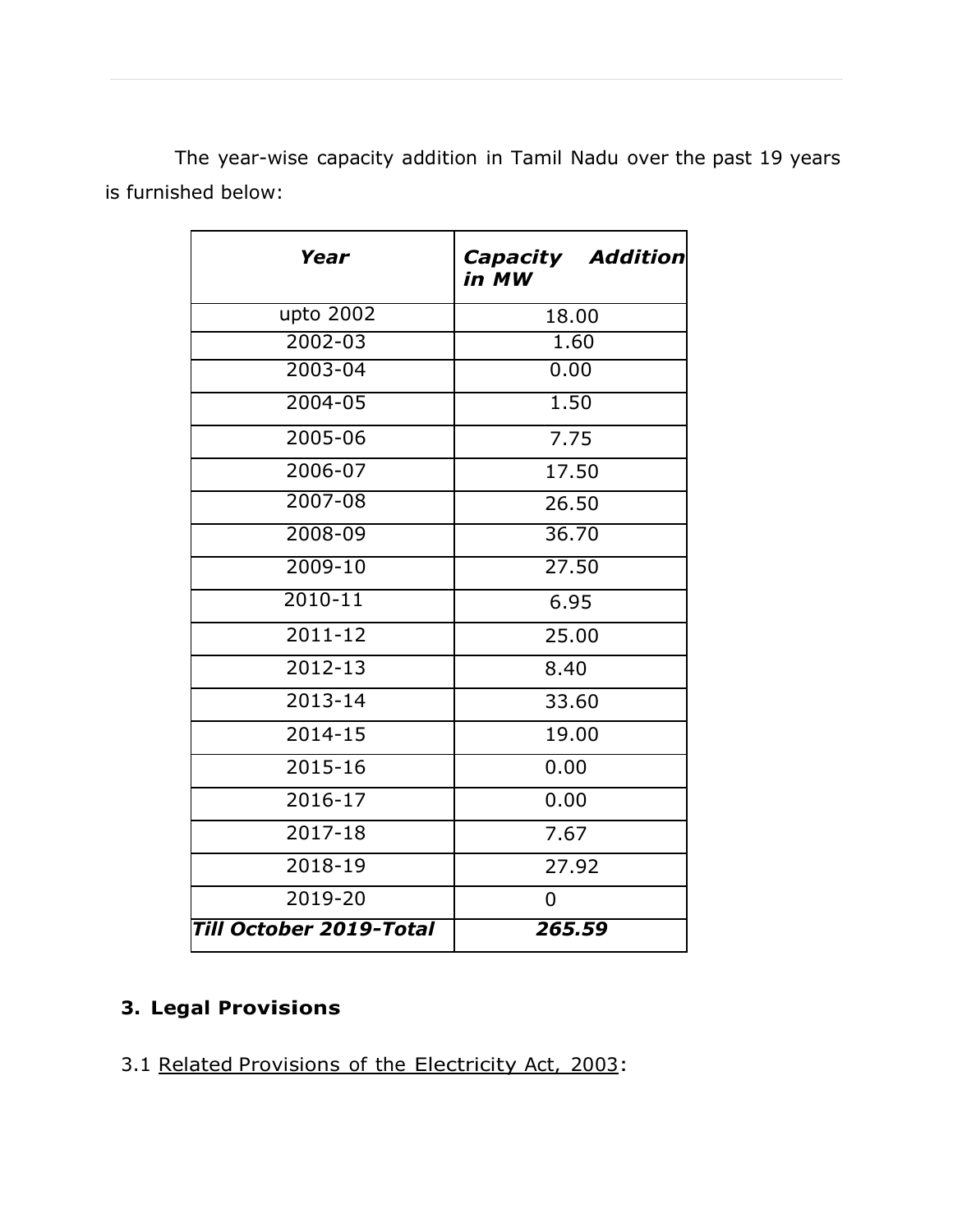3.1.1. The Commission is guided by the following provisions of Section 61 of the Act which are relevant to this Order:

3.1.2. *Section 61 - "The Appropriate Commission shall, subject to the provisions of this Act, specify the terms and conditions for the determination of tariff, and in doing so, shall be guided by the following, namely:-*

*(a) the principles and methodologies specified by the Central Commission for determination of the tariff applicable to generating companies and transmission licensees;*

*(b) the generation, transmission, distribution and supply of electricity are conducted on commercial principles;*

*(c) the factors which would encourage competition, efficiency, economical use of the resources, good performance and optimum investments;*

*(d) safeguarding of consumers' interest and at the same time, recovery of the cost of electricity in a reasonable manner;*

*(e) the principles rewarding efficiency in performance;*

*(f) multi year tariff principles;*

*(g) that the tariff progressively reflects the cost of supply of electricity and also reduces cross-subsidies in the manner specified by the Appropriate Commission;*

*(h) the promotion of co-generation and generation of electricity from renewable sources of energy;*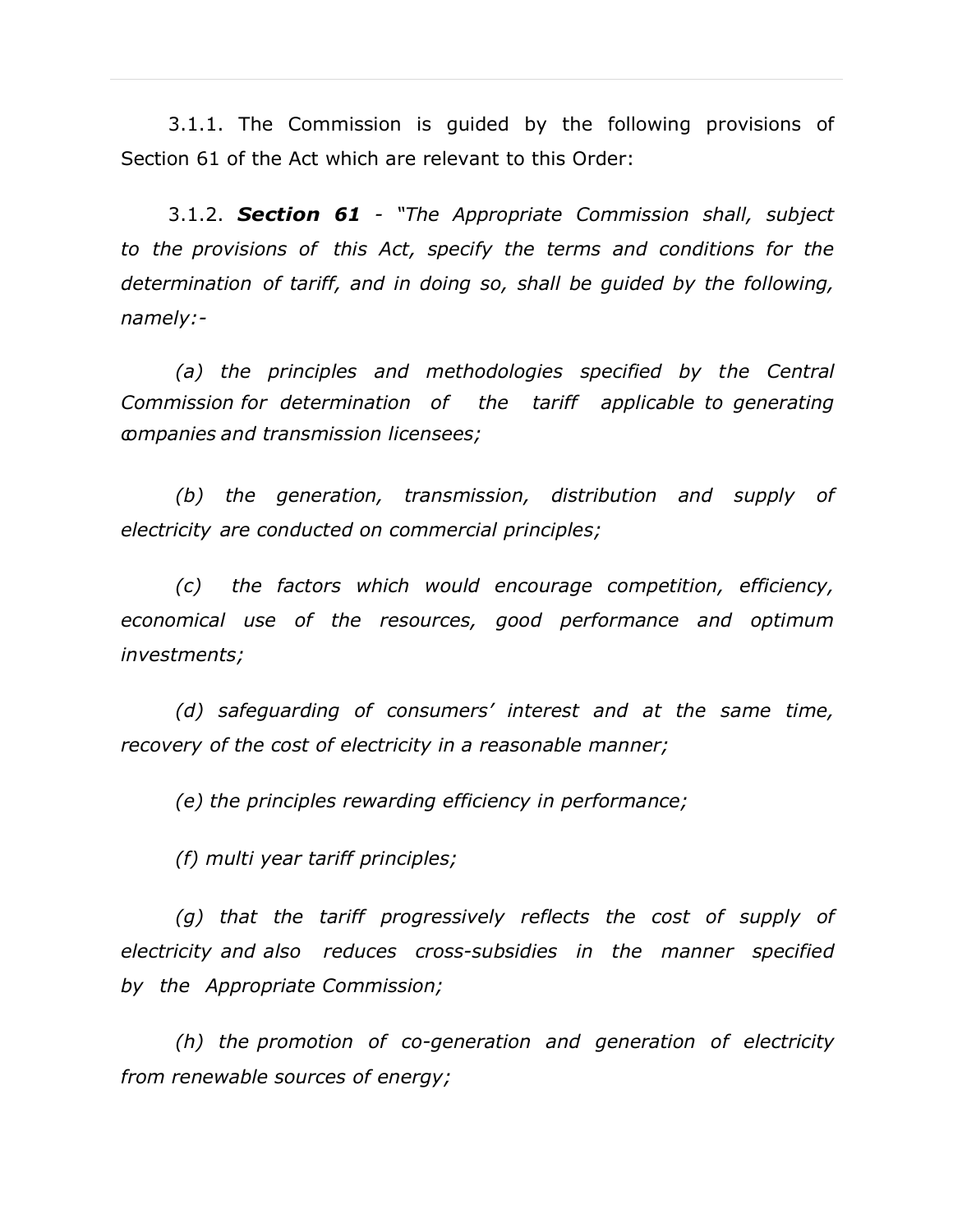*(i) the National Electricity Policy and Tariff Policy:"*

3.1.3. **Section 86** stipulates the following among other functions of the State Commission.

3.1.4. **Section 86 (1) (e) ,** "promote cogeneration and generation of electricity from renewable sources of energy by providing suitable measures for connectivity with the grid and sale of electricity to any person, and also specify, for purchase of electricity from such sources, a percentage of the total consumption of electricity in the area of a distribution licensee;"

#### 3.2 Related Provisions of the National Electricity Policy:

3.2.1. The guidelines stipulated in the National Electricity Policy on NCES, which are relevant to this Order are reproduced below:

3.2.2. *Clause 5.2.20: "Feasible potential of non-conventional energy resources, mainly small hydro, wind and bio-mass would also need to be exploited fully to create additional power generation capacity. With a view to increase the overall share of non-conventional energy sources in the electricity mix, efforts will be made to encourage private sector participation through suitable promotional measures."*

*3.2.3. Clause 5.12.1: "Non-conventional sources of energy being the most environment friendly, there is an urgent need to promote generation of electricity based on such sources of energy. For this purpose, efforts need to be made to reduce the capital cost of projects based on non-conventional and renewable sources of energy. Cost of energy can also be reduced by promoting competition within*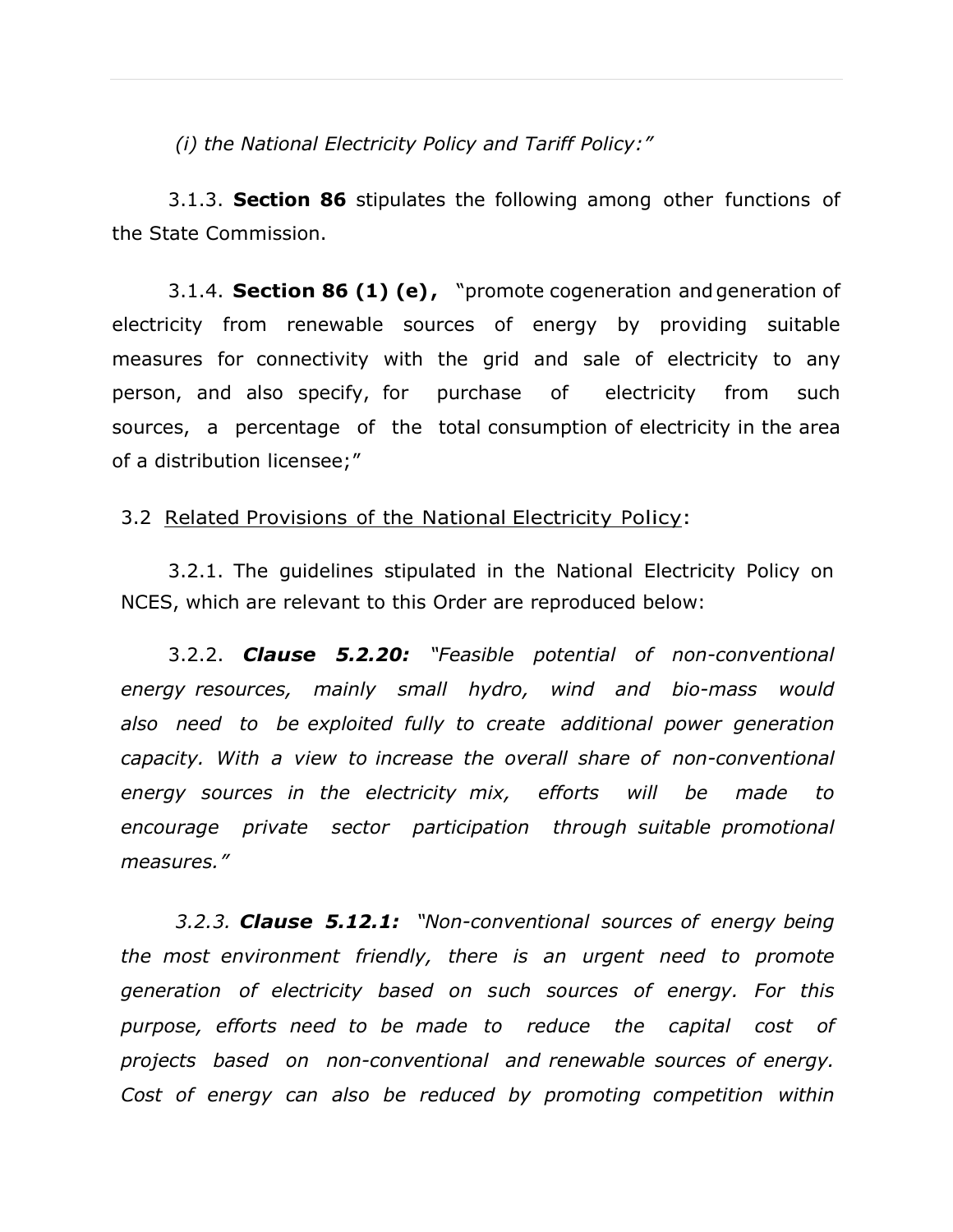*s u c h projects. At the same time, a dequa te promo tional measures would also have to be taken for development of technologies and a sustained growth of these sources."*

*3.2.4. Clause 5.12.2: "The Electricity Act 2003 provides that power and generation of electricity from non-conventional sources would be promoted by the SERCs by providing suitable measures for connectivity with grid and sale of electricity to any person and also by specifying, for purchase of electricity from such sources, a percentage of the total consumption of electricity in the area of a distribution l i c e n s e e . Such percentage for purchase of p o w e r f r o m n o n - conventional sources should be made applicable for the tariffs to be determined by the SERCs at the earliest. Progressively the share of electricity from nonconventional sources would need to be increased as prescribed by State Electricity Regulatory Commissions. Such purchase by distribution companies shall be through competitive bidding process. Considering the fact that it will take some time before non-conventional technologies compete, in terms of cost, with conventional sources, the Commission may determine an appropriate differential in prices to promote these technologies."*

#### 3.3 Related Provisions in the Tariff Policy

3.3.1. The Commission is guided by the following specific provisions of the Tariff Policy issued by the Ministry of Power, Government of India relating to promote generation of electricity from renewable sources.

3.3.2. **Second Proviso to** *Clause 5.2: "Provided also that the State Government can notify a policy to encourage investment in the State by allowing setting up of generating plants, including from renewable energy sources out of which a maximum of 35% of the installed capacity can be*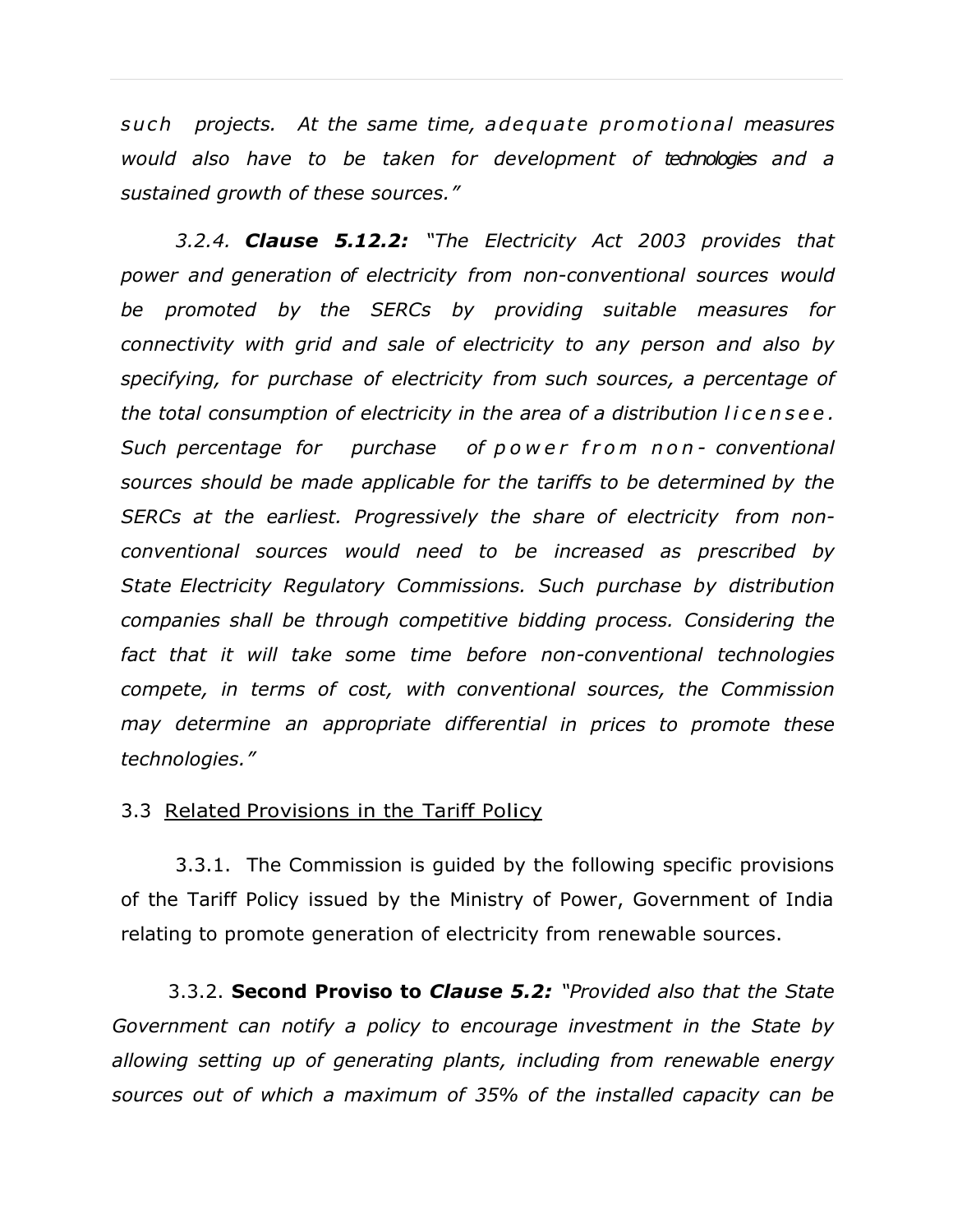*procured by the Distribution Licensees of that State for which the tariff may be determined under Section 62 of the Electricity Act, 2003."*

3.3.3. **Clause 5.11(i):** *"Tariff fixation for all electricity projects (generation, transmission and distribution) that result in lower Green House Gas (GHG) emissions than the relevant base line should take into account the benefits obtained from the Clean Development Mechanism (CDM) into consideration, in a manner so as to provide adequate incentive to the project developers."*

*3.3.4. Clause 6.0: "Accelerated growth of the generation capacity sector is essential to meet the estimated growth in demand. Adequacy of generation is also essential for efficient functioning of power markets. At the same time, it is to be ensured that new capacity addition should deliver electricity at most efficient rates to protect the interests of consumers…."*

 *3.3.5. Clause 6.4 (1): "Pursuant to provisions of section 86(l)(e) of the Act, the Appropriate Commission shall fix a minimum percentage of the total consumption of electricity in the area of a distribution licensee for purchase of energy from renewable energy sources, taking into account availability of such resources and its impact on retail tariffs. Cost of purchase of renewable energy shall be taken into account while determining tariff by SERCs. Long term growth trajectory of renewable purchase obligations (RPOs) will be prescribed by the Ministry of Power in consultation with MNRE.*

*Provided that cogeneration from sources other than renewable sources shall not be excluded from the applicability of RPOs."*

*3.3.6. Clause 6.4(2): "States shall endeavour to procure power*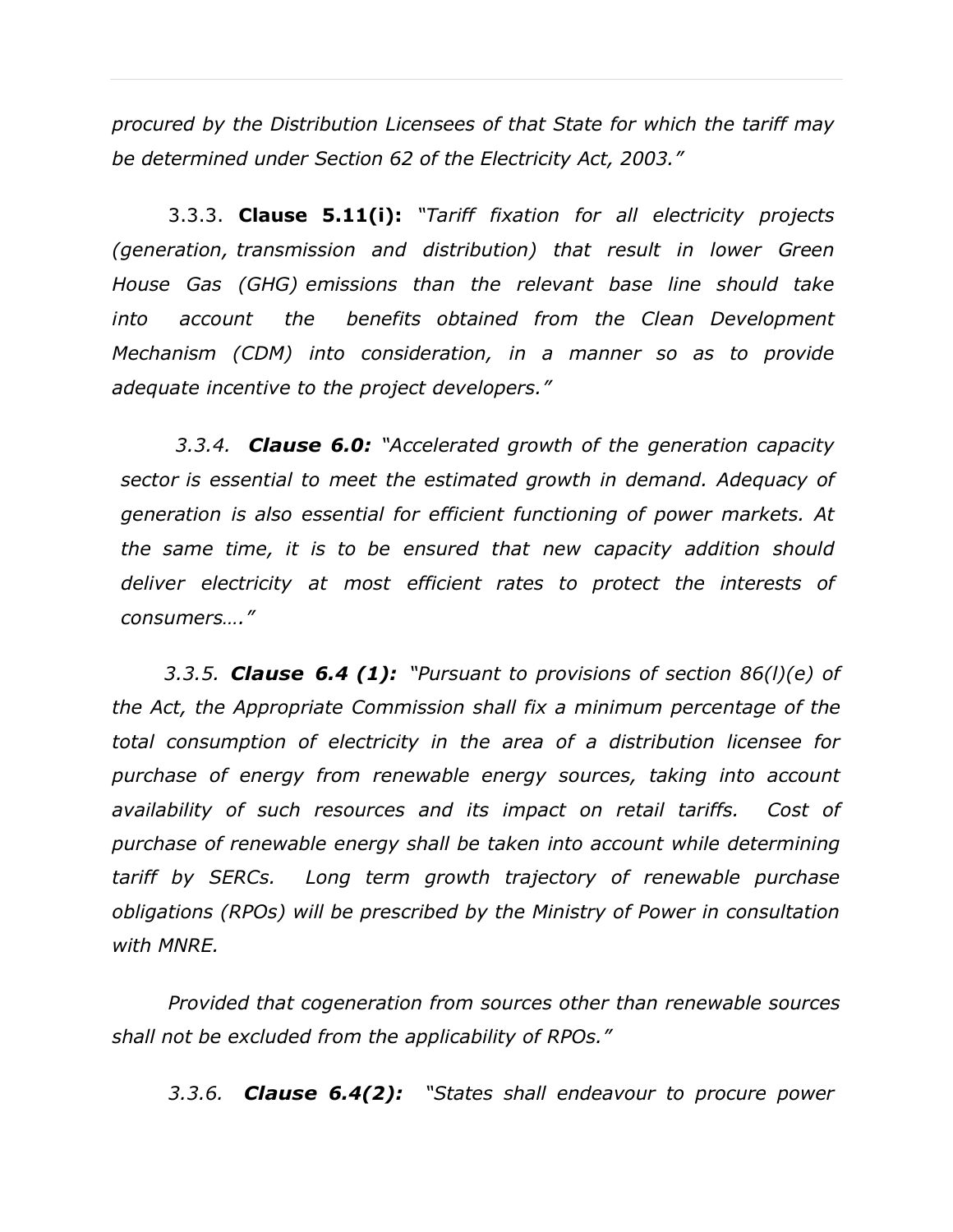*from renewable energy sources through competitive bidding to keep the tariff low, except from the waste to energy plants. Procurement of power by Distribution Licensee from renewable energy sources from projects above the notified capacity, shall be done through competitive bidding process, from the date to be notified by the Central Government.*

*However, till such notification, any such procurement of power from renewable energy sources projects, may be done under Section 62 of the Electricity Act, 2003….."* 

#### **4. Promotion of New and Renewable Source of Energy**

4.1 In order to promote the New and Renewable source of energy, the Commission has prescribed minimum percentage of electrical energy which each obligated entity shall purchase from new and renewable sources generators. The obligated entity shall comply with this provision as stipulated in the Commission's Renewable Purchase Obligations Regulations, 2010, and as amended from time to time.

#### **5. Applicability of the Order**

5.1 The Tariff Order No.3 of 2018 dated 28-03-2018 for Biomass based Power Plants is valid till 31-03-2020. This Order shall come into force from 01-04-2020.

5.2 The tariff proposed to be fixed shall be applicable to all Biomass based Power Plants commissioned during the control period of the Order. The tariff is applicable for purchase of Biomass based Power by Distribution Licensee from Biomass based Power Plants conforming to this Order. The open access charges and other terms and conditions specified in this Order shall be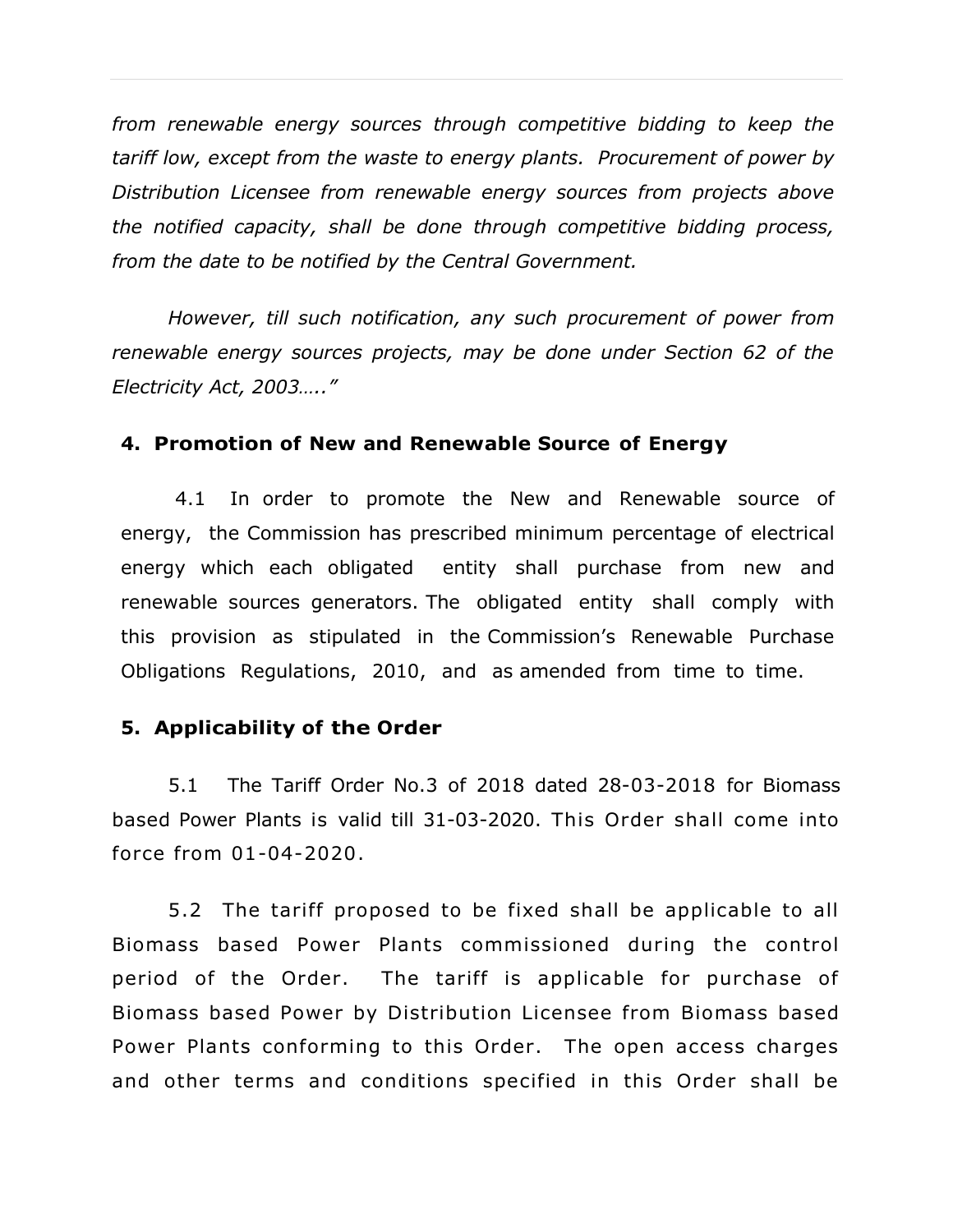applicable to all the Biomass based Power Plants, irrespective of their date of commissioning.

5.3 The agreement between the generators and the distribution licensee in relation to all plants commissioned on or after the date of issue of the tariff order shall be in conformity with the said order. The existing Energy Purchase Agreements (EPA) between the generators and the distribution licensee in relation to the tariff shall continue to be valid.

## **6. Tariff Determination Process**

6.1. With regard to tariff determination, the relevant portions of regulation 4 of the Power Procurement from New and Renewable Sources of Energy Regulation, 2008, are reproduced below:

(1) *"The Commission shall follow the process mentioned below for the determination of tariff for the power from new and renewable sources based generators, namely:-*

- *(a) "initiating the process of fixing the tariff either suo motu on expiry of control period and on expiry of the extended validity period of the earlier order or on an application filed by the distribution licensee or by the generator."*
- *(b) "inviting public response on the suo motu proceedings or on the application filed by the distribution licensee or by the generator."*
- *(c) - (omitted)*
- *(d) "issuing general / specific tariff Order for purchase of power from new and renewable sources based generators."*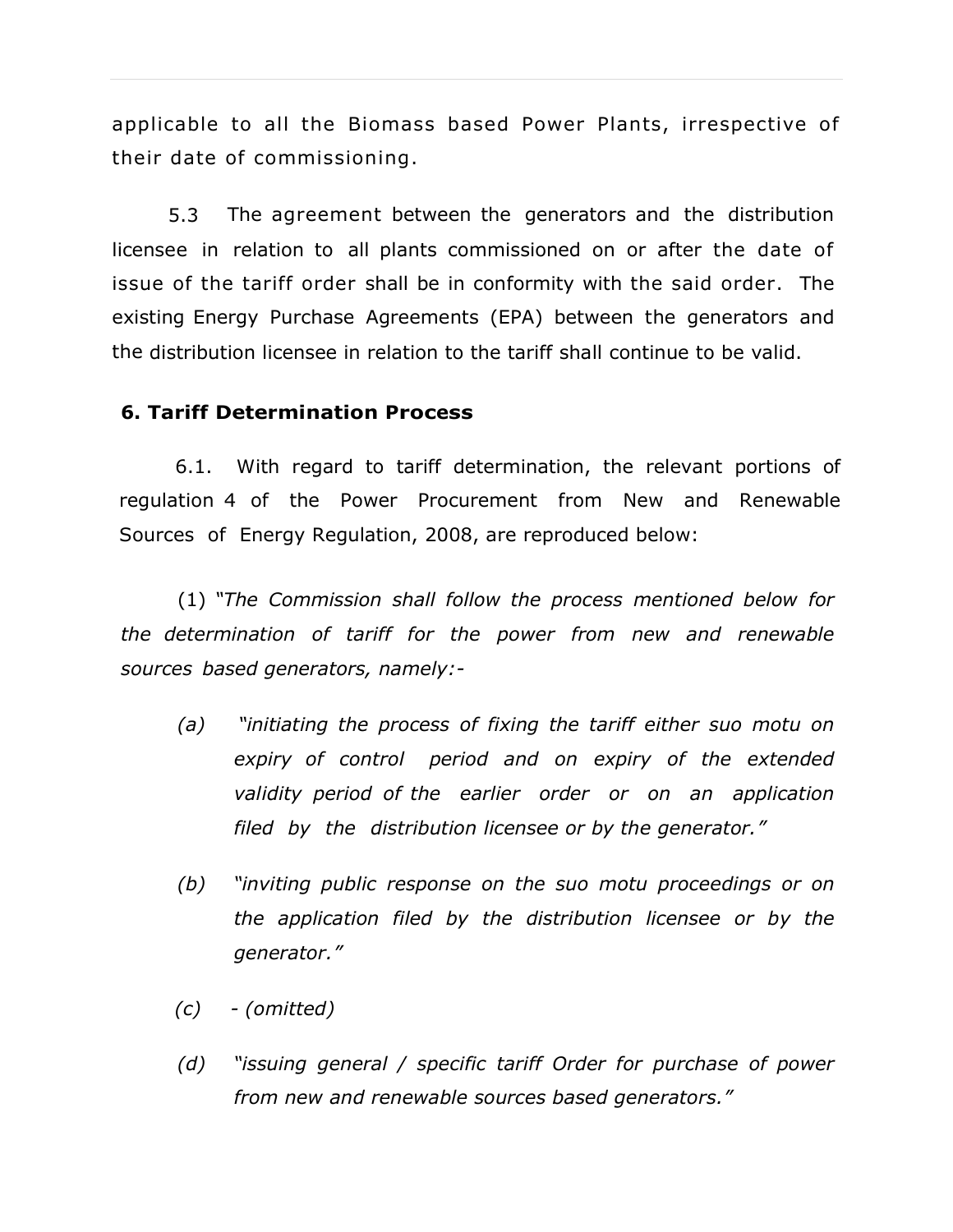## **7. Tariff / Pricing Methodology**

7.1 The relevant portion of Tariff / Pricing Methodology as specified in Regulation 4 of the Power Procurement from New and Renewable Sources of Energy Regulation, 2008, is reproduced below:

"(2) *While deciding the tariff for power purchase by distribution licensee from new and renewable sources based generators, the Commission shall, as far as possible, be guided by the principles and methodologies specified by:*

- *(a) Central Electricity Regulatory Commission*
- *(b) National Electricity Policy*
- *(c) Tariff Policy*
- *(d) Rural Electrification Policy*
- *(e) Forum of Regulators (FOR)*
- *(f) Central and State Governments*

*(3) The Commission shall, by a general or specific Order, determine the tariff for the purchase of power from each kind of new and renewable sources based generators by the distribution licensee.*

*Provided where the tariff has been determined by following transparent process of bidding in accordance with the guidelines issued by the Central Government, as provided under section 63 of the Act, the Commission shall adopt such tariff.*

*(4) While determining the tariff, the Commission may, to the extent possible consider to permit an allowance / disincentive based on technology, fuel, market risk, environmental benefits and social impact etc., of each type of new and renewable source.*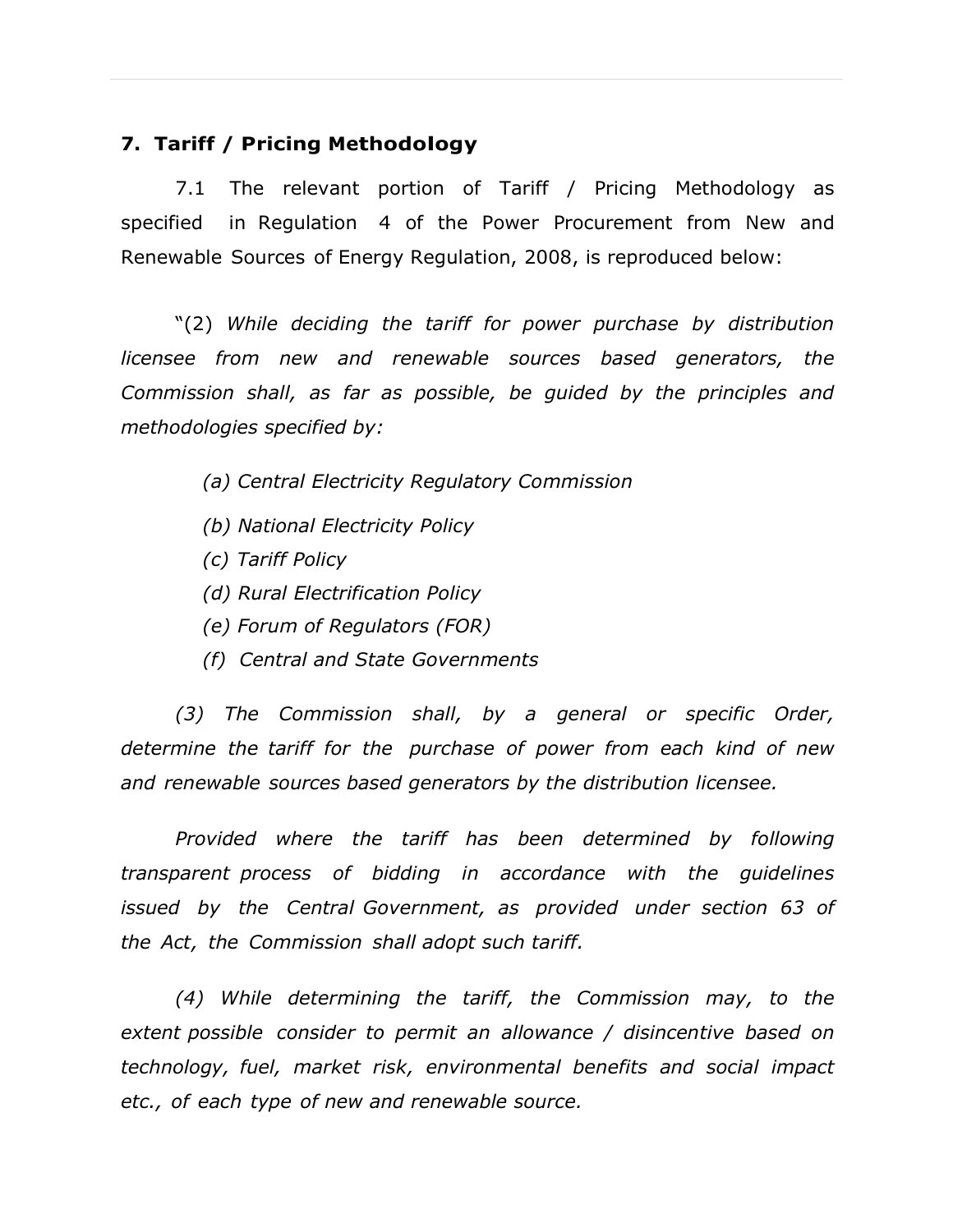*(5) While determining the tariff, the Commission shall adopt appropriate financial and operational parameters.*

*(6) While determining the tariff, the Commission may adopt appropriate tariff methodology".*

#### 7.2 Cost-Plus Tariff Determination

Cost-Plus Tariff Determination is not the best method as it discourages competition and efficiency. However, to encourage the Biomass based power generation plants and till competitive bidding is introduced, Cost-Plus method is followed. As it can be easily designed to provide adequate return to the investor, the Commission adopts Cost-Plus Tariff approach in this Order.

#### 7.3 Single Part vs. Two Part Tariff

7.3.1. Whenever the fuel cost varies from time to time and the fuel cost is considered as <sup>a</sup> pass through, the "Cost Plus Two Part Tariff" is adopted. In these cases, the variable component of the tariff would account for any price escalation. The Commission in its Order No.3 of 2018 dated 28-03-2018 adopted the "Cost Plus Two Part Tariff" as the stakeholders were of the view that the two part tariff was convenient to accommodate the fuel cost escalation appropriately. Accordingly, the same approach is proposed for this Order too .

#### **8.0 Issues Relating to Tariff and allied matters:**

The Power Procurement from New and Renewable Sources Energy Regulation, 2008, of the Commission specifies that while determining the tariff, the Commission shall adopt appropriate financial and operational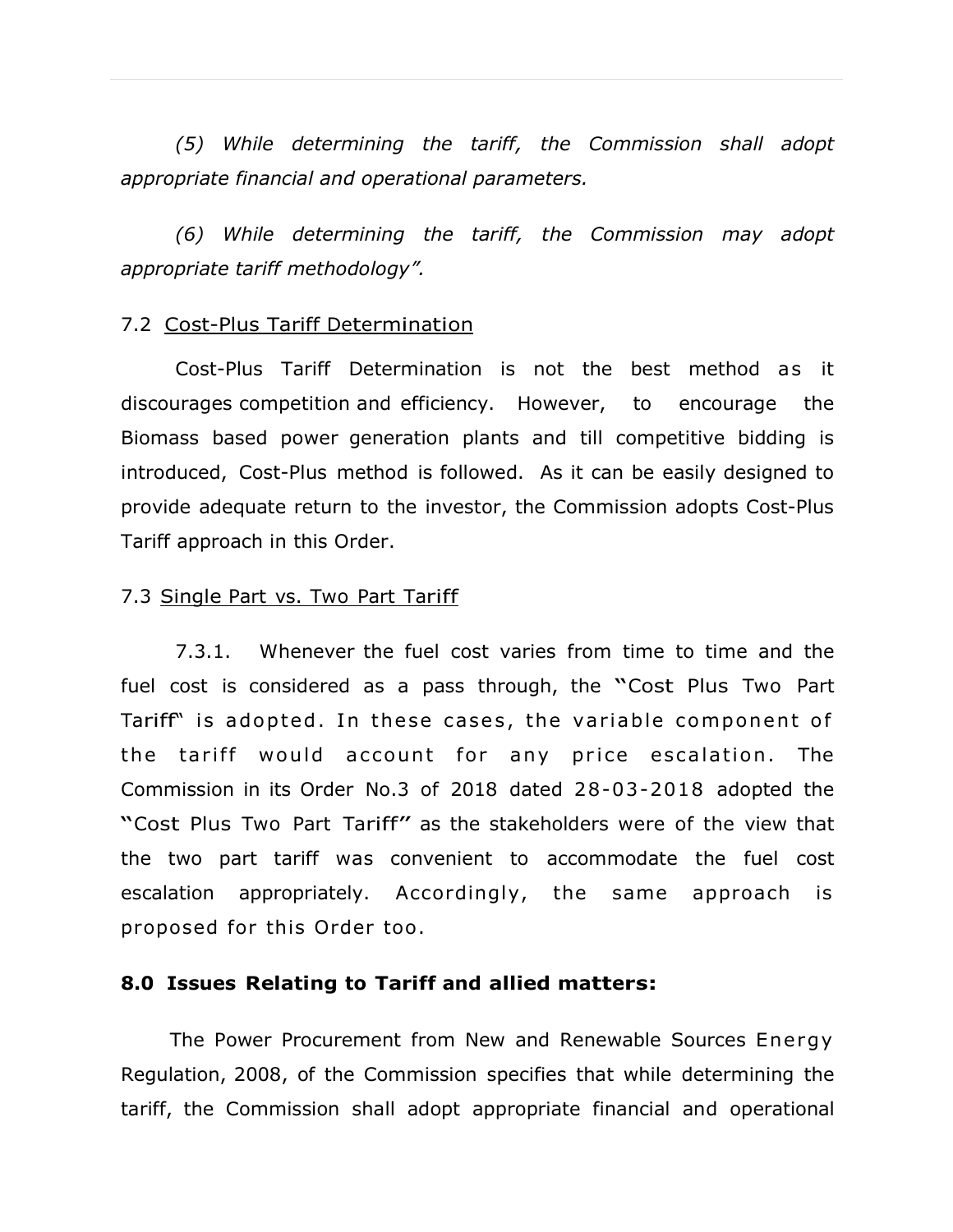parameters for the tariff determined in a cost-plus scenario.

The Commission has carried out a detailed analysis of the existing policies/procedures and commercial mechanisms in respect of Biomass based power plants.

The following important factors have been considered to arrive at the tariff and other related issues for Biomass based power plants.

- 1. Capital cost per MW
- 2. Plant Load Factor (PLF)
- 3. Debt Equity ratio
- 4. Term of loan
- 5. Interest rate for the loan
- 6. Return on Equity
- 7. Life of plant and machinery
- 8. Depreciation
- 9. O & M Expenses
- 10. Station Heat rate
- 11. Gross calorific value of the fuel
- 12. Specific fuel consumption
- 13. Fuel cost
- 14. Components of working capital
- 15. Interest on working capital
- 16. Auxiliary consumption

The issue-wise suggestions of the Commission are discussed below: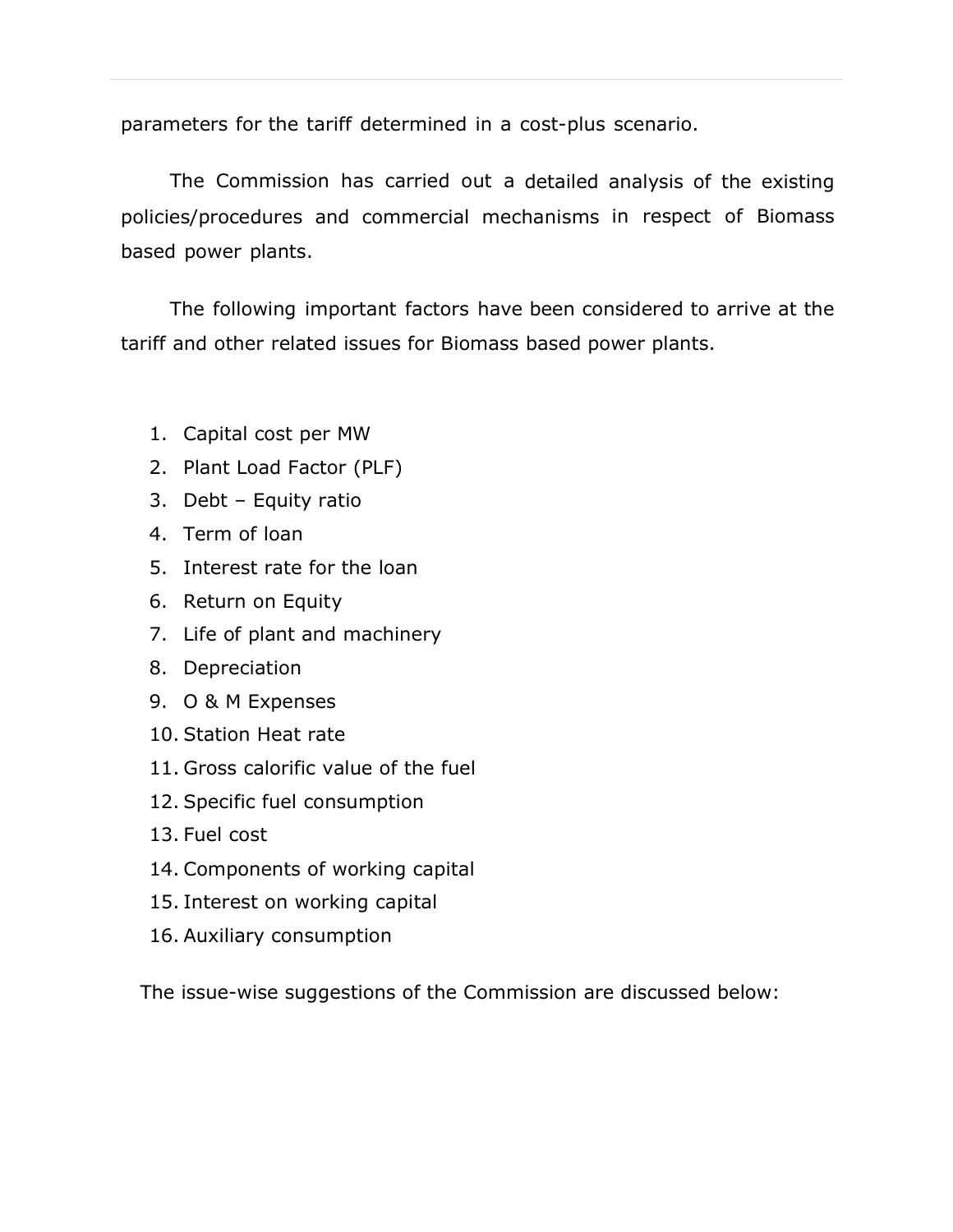## **8.1.1. Capital cost per MW:**

## **Orders of other Commissions on Capital Cost:** (Rs. in Cr/MW)

| <b>CERC</b>  | <b>PSERC</b> | <b>KARNATAKA</b>                                           | <b>MAHARASHTRA</b> | <b>GUJARAT</b>                                             | <b>HERC</b>                                                |
|--------------|--------------|------------------------------------------------------------|--------------------|------------------------------------------------------------|------------------------------------------------------------|
| 19-03-2019   | 13-09-2019   | 14-05-2018                                                 | 30-04-2019         | 15-03-2018                                                 | 01-04-2017                                                 |
| Rs.6.11Cr/MW | Rs.6.11Cr/MW | Air-Cooled<br>Rs.5.86Cr/MW<br>Water-Cooled<br>Rs.5.76Cr/MW | Rs.5.22Cr/MW       | Air-Cooled<br>Rs.5.07Cr/MW<br>Water-Cooled<br>Rs.4.77Cr/MW | Air-Cooled<br>Rs.6.00Cr/MW<br>Water-Cooled<br>Rs.5.59Cr/MW |

The Commission in Order No.3 of 2018 dated 28-03-2018 had considered Rs.5.50 Crores / MW as the capital cost.

In this consultative paper, the Commission assumes the capital cost at Rs.6.11 Crs./MW as fixed by CERC. The capital cost includes evacuation cost up to inter-connection point. The Commission also apportions the capital cost on machineries, land and civil works at 85% and 15% respectively.

## **8.1.2. Plant Load Factor:**

|  | <b>Orders of other Commissions on PLF:</b> |  |
|--|--------------------------------------------|--|
|  |                                            |  |

| <b>CERC</b>                                                                                            | <b>PSERC</b>                                                                                    | KARNATAKA  | <i><b>MAHARASHTRA</b></i>                                                             | GUJARAT                                                    | <i><b>HERC</b></i>                                                              |
|--------------------------------------------------------------------------------------------------------|-------------------------------------------------------------------------------------------------|------------|---------------------------------------------------------------------------------------|------------------------------------------------------------|---------------------------------------------------------------------------------|
|                                                                                                        |                                                                                                 |            |                                                                                       |                                                            |                                                                                 |
| 19-03-<br>2019                                                                                         | $13 - 09 -$<br>2019                                                                             | 14-05-2018 | 30-04-2019                                                                            | 15-03-<br>2018                                             | 01-04-2017                                                                      |
| a)<br>During  <br>stabilization<br>$(6 \text{ mths}) : (6 \text{ mths}) :$<br>60%                      | a) During<br>stabilization<br>60%                                                               | 75%        | a) Stabilization for<br>$6$ months : $60\%$<br>b)<br>During<br>remaining period of    | a)During 1 <sup>st</sup><br>year: 70%<br>b) Second<br>year | Air-Cooled<br>&<br><b>Water Cooled</b><br>$1st$ year: 65%<br>$2nd$ year onwards |
| b)<br>During<br>remaining<br>period of the<br>$1^{\rm st}$ year<br>(after<br>stabilization)<br>$:70\%$ | b)<br>During<br>remaining<br>period of the<br>$1st$ year<br>(after<br>stabilization)<br>$:70\%$ |            | the $1^{st}$ year (after<br>stabilization) :<br>70%<br>c) Second year<br>onwards: 80% | onwards :<br>80%                                           | 80%                                                                             |
| C)<br>Second<br>year onwards<br>:80%                                                                   | Second<br>C)<br>year<br>onwards<br>$\sim$ 1.<br>80%                                             |            |                                                                                       |                                                            |                                                                                 |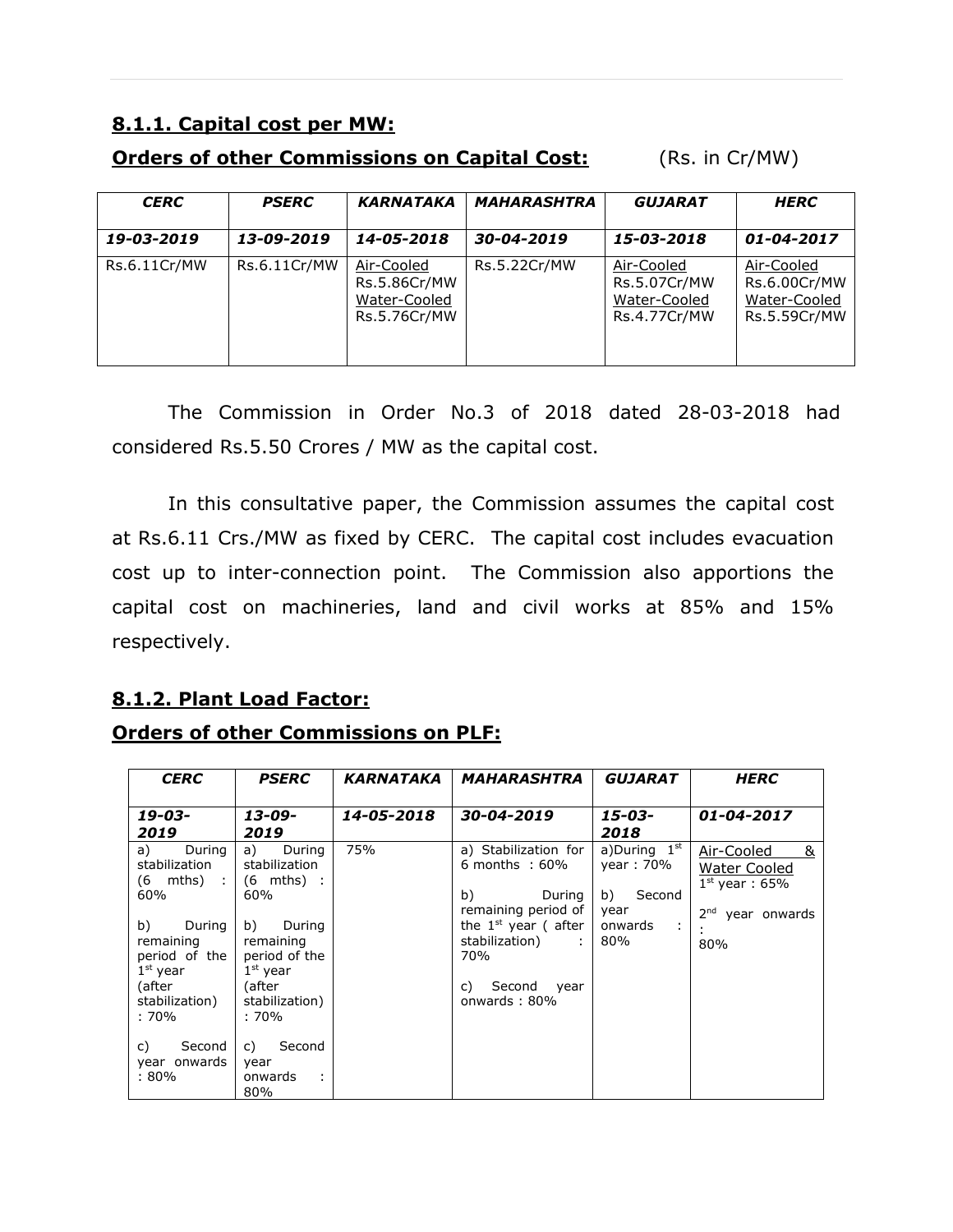The plant load factor of a Biomass based power generation depends on number of factors like availability of fuel, vintage of the plant, etc. The Commission had assumed the PLF at 80% in Order No.3 of 2018 dated 28- 03-2018.

PLF at 80% has been maintained in all the earlier tariff orders of the Commission and hence the Commission now proposes to retain the PLF at *80%*.

#### **8.1.3. Debt - Equity Ratio:**

#### **Orders of other Commissions on Debt-Equity Ratio :**

| <b>CERC</b>    | <b>PSERC</b>   | KARNATAKA  | <b>MAHARASHTRA</b> | GUJARAT    | <b>HERC</b>                         |  |
|----------------|----------------|------------|--------------------|------------|-------------------------------------|--|
| 19-03-<br>2019 | 13-09-<br>2019 | 14-05-2018 | 30-04-2019         | 15-03-2018 | 01-04-2017                          |  |
| 70:30          | 70:30          | 70:30      | 70:30              | 70:30      | Air-Cooled<br>Water Cooled<br>70:30 |  |

The Commission in Order No.3 of 2018 dated 28-03-2018 had specified the ratio as 70:30.

Debt equity ratio of 70:30 is an established financial norm and therefore, the Commission proposes to maintain the norm at 70:30 for the next control period also.

#### **8.1.4. Term of loan**

In its Order No.3 of 2018 dated 28-03-2018, the Commission had fixed the tenure of the term loans at 10 years with a moratorium of one year on the consideration that financial institutions generally sanction loans for this time period. While the loan tenor is 13 years in CERC, it is assumed at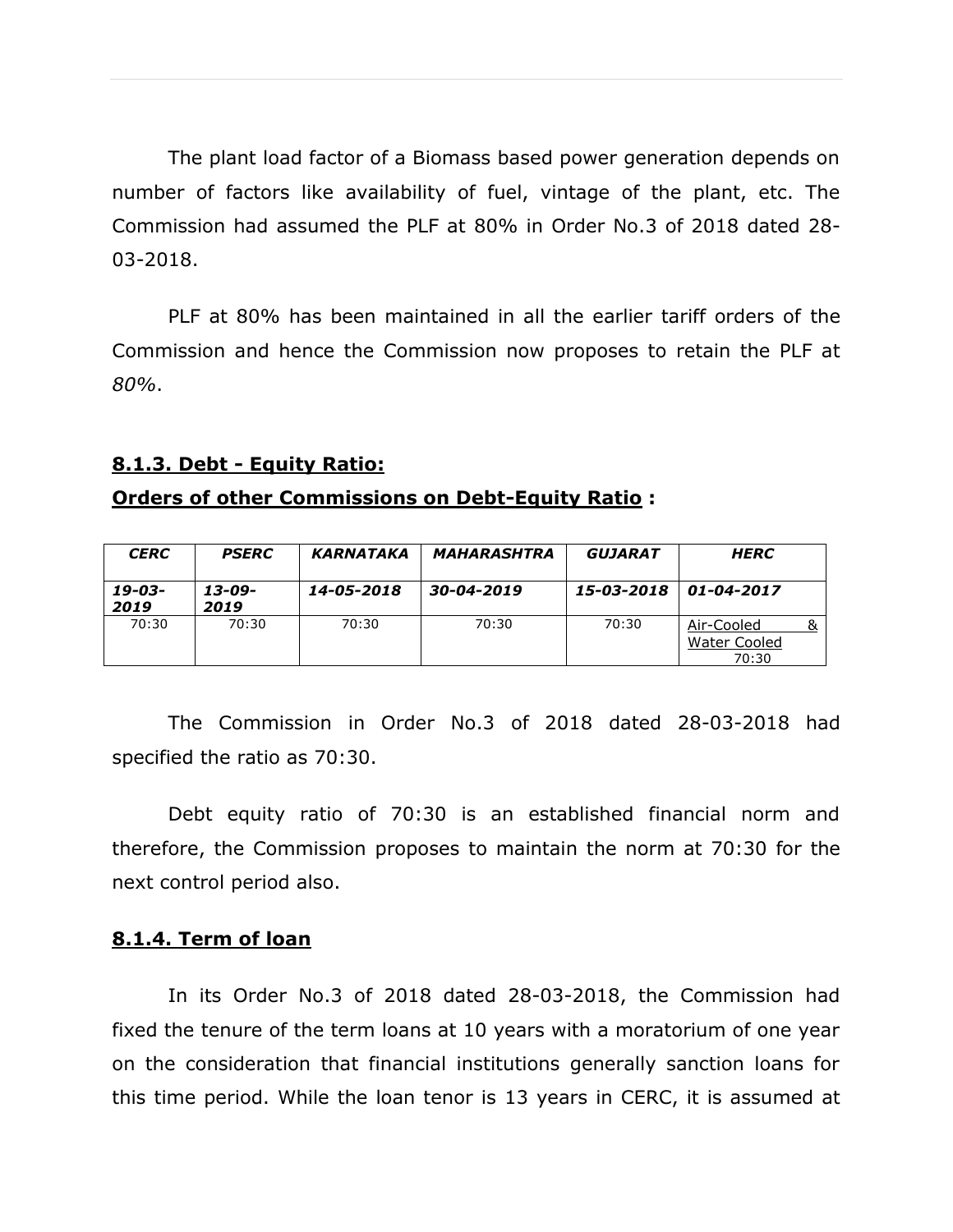12 years in Maharashtra.

Therefore, the Commission proposes to maintain the same norm of ten years with a moratorium of one year for the next control period also.

#### **8.1.5. Interest rate for the loan**

## **Orders of other Commissions on Interest rate for Term Loan:**

| <b>CERC</b>    | <b>PSERC</b>        | <b>KARNATAKA</b> | <b>MAHARASHTRA</b> | <b>GUJARAT</b> | <b>HERC</b>                                  |
|----------------|---------------------|------------------|--------------------|----------------|----------------------------------------------|
| 19-03-<br>2019 | $13 - 09 -$<br>2019 | 14-05-2018       | 30-04-2019         | 15-03-2018     | $01 - 04 -$<br>2017                          |
| 10.41%         | 10.41%              | 10.50%           | 11.31%             | 11.40%         | Air-Cooled<br>Water<br>&<br>Cooled<br>10.17% |

The Commission in its Order No.3 of 2018 dated 28-03-2018 adopted an interest rate on term loan of 9.95% p.a., as specified by CERC.

While the interest rate specified by CERC is at 10.41% and Maharashtra have adopted the interest rate at 11.31%.

The Commission proposes to adopt the interest rate of 10.31%, which is 200 basis points above the average State Bank of India Marginal Cost of Funds based Lending Rate (MCLR) (one year tenor) prevalent during the last available six months, for the next control period.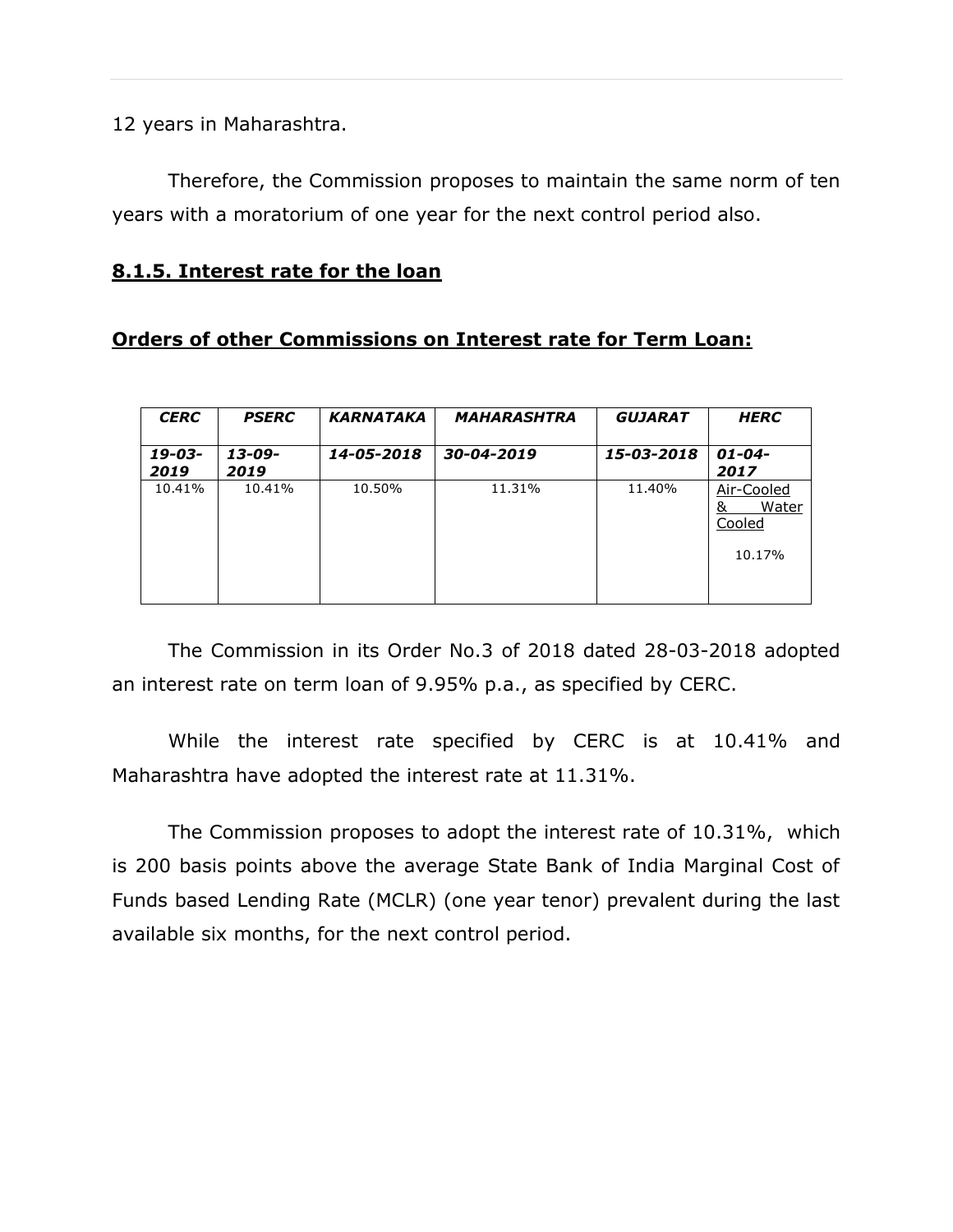## **8.1.6. Return on Equity**

## **Orders of other Commissions on RoE**

| <b>CERC</b>    | <b>PSERC</b>        | <b>KARNATAKA</b>                                      | <b>MAHARASHTRA</b>                                               | <b>GUJARAT</b> | <b>HERC</b>                              |
|----------------|---------------------|-------------------------------------------------------|------------------------------------------------------------------|----------------|------------------------------------------|
| 19-03-<br>2019 | $13 - 09 -$<br>2019 | 14-05-2018                                            | 30-04-2019                                                       | 15-03-<br>2018 | 01-04-2017                               |
| 17.60%         | 17.60%              | 14%<br>(income)<br>RoE<br>tax<br>on.<br>pass through) | For first 10 years :<br>20.39%<br>After<br>10<br>vears<br>22.57% | 14%            | Air-Cooled<br>- &<br>Water Cooled<br>14% |

While CERC fixed a RoE of 17.60% p.a. (pre-tax), ROE adopted by Maharashtra is 20.39% (pre-tax) for the first 10 years and 22.57% (pre-tax) after 10 years and Gujarat is 14% (post-tax).

The Commission in its Order No.3 of 2018 dated 28-03-2018 adopted a RoE of 17.56% (pre-tax) per annum without linking it to MAT and IT.

Now, the Commission proposes a RoE of 17.60% p.a. (pre-tax) as per CERC norms for the next control period.

## **8.1.7. Life of plant and machinery**

## **Orders of other Commissions on life of plant & machinery**

| <b>CERC</b>    | <b>PSERC</b>   | <b>KARNATAKA</b> | MAHARASHTRA | <i><b>GUJARAT</b></i> | <b>HERC</b>                                   |
|----------------|----------------|------------------|-------------|-----------------------|-----------------------------------------------|
| 19-03-<br>2019 | 13-09-<br>2019 | 14-05-2018       | 30-04-2019  | $15 - 03 -$<br>2018   | 01-04-2017                                    |
| 20 years       | 20 years       | 20 years         | 20 years    | 20 years              | Air-Cooled<br><b>Water Cooled</b><br>20 years |

For tariff determination process, the project life of a plant is considered as 20 years. The Commission had adopted 20 years as life of the Plant and Machinery in its Order No.3 of 2018 dated 28-03-2018.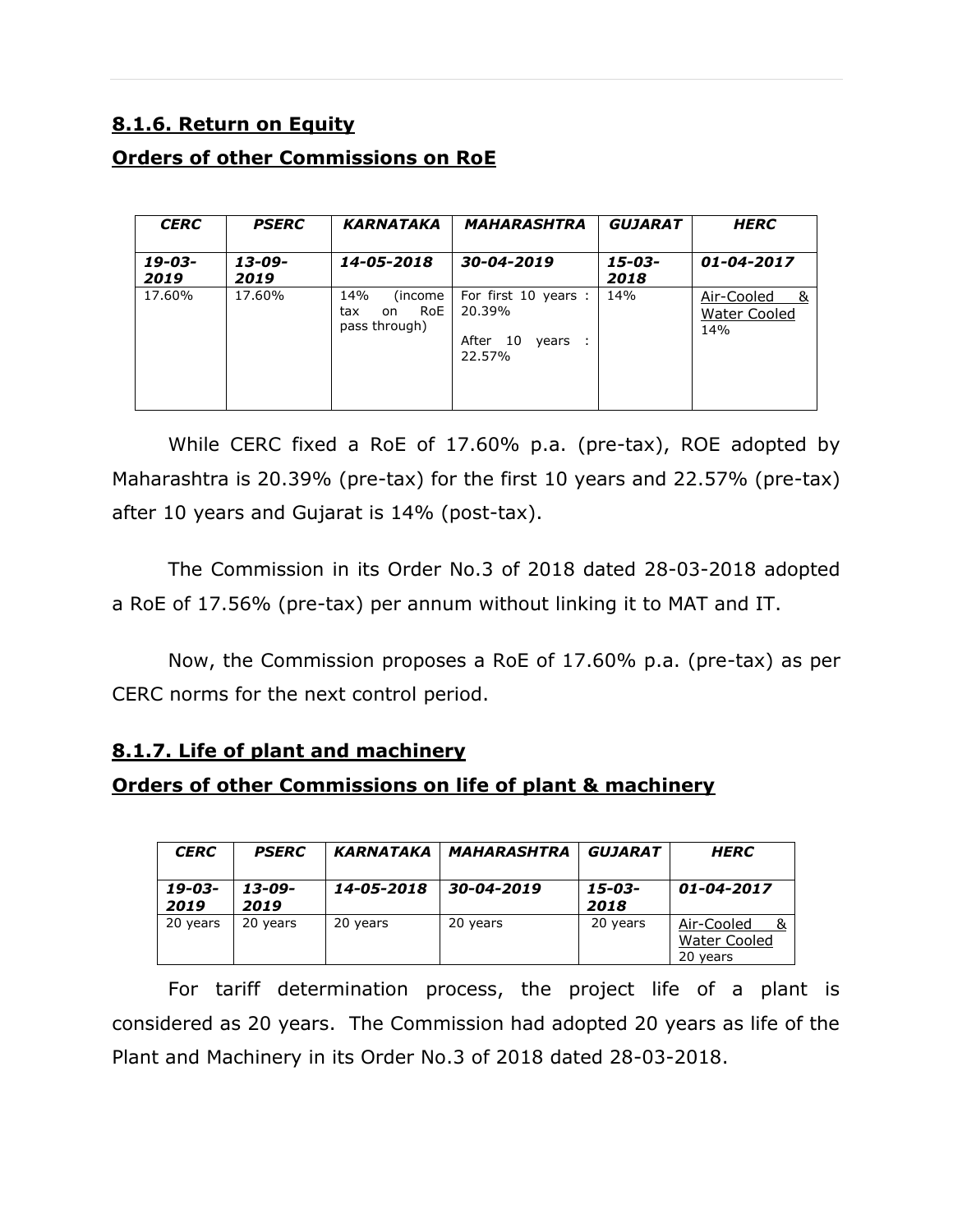All other ERCs have adopted 20 years as the life of the plant and machinery. Therefore, the Commission also proposes to retain the life of plant and machinery at 20 years for the next control period also.

#### **8.1.8. Depreciation**

|  | <b>Orders of other Commissions on Depreciation:</b> |
|--|-----------------------------------------------------|
|  |                                                     |

| <b>CERC</b>                                                                          | <b>PSERC</b>                                                                    | <b>KARNATAKA</b>                                                                                | <b>MAHARASHTRA</b>                                                 | <b>GUJARAT</b>                                                                | <b>HERC</b>                                                                                                                         |
|--------------------------------------------------------------------------------------|---------------------------------------------------------------------------------|-------------------------------------------------------------------------------------------------|--------------------------------------------------------------------|-------------------------------------------------------------------------------|-------------------------------------------------------------------------------------------------------------------------------------|
| 19-03-<br>2019                                                                       | $13 - 09 -$<br>2019                                                             | 14-05-2018                                                                                      | 30-04-2019                                                         | $15 - 03 -$<br>2018                                                           | 01-04-2017                                                                                                                          |
| First 13 years<br>$: 5.28\%$ .<br>14 <sup>th</sup><br>vear<br>onwards<br>÷<br>3.051% | First 13 years<br>$: 5.28\%$ .<br>14 <sup>th</sup><br>vear<br>onwards<br>3.051% | First 13 years :<br>5.38%<br>and<br>balance<br>spread<br>equally over the<br>life of the plant. | First 12<br>years<br>÷<br>5.83%<br>$13th$ year onwards :<br>2.505% | First<br>10<br>years: $7\%$<br>$11 - 20$ <sup>th</sup><br>2%<br>year:<br>p.a. | Air-Cooled<br>- &<br>Water Cooled<br>First 13 years:<br>5.38%<br>and<br>balance<br>spread<br>equally over the<br>life of the plant. |

CERC in its Order has fixed the depreciation rate as 5.28% for the first 13 years and 3.051% from the  $14<sup>th</sup>$  year onwards. The depreciation rates of other ERCs are different to suit their needs.

The Commission in its Order No. 3 of 2018 dated 28-03-2018 adopted the rate of Depreciation as 4.5% p.a. SLM on Plant and Machinery by considering 85% of the capital cost while the accumulated depreciation would be limited to 90% of the plant and machinery.

Therefore, the Commission proposes to continue the existing depreciation rate for the next control period also.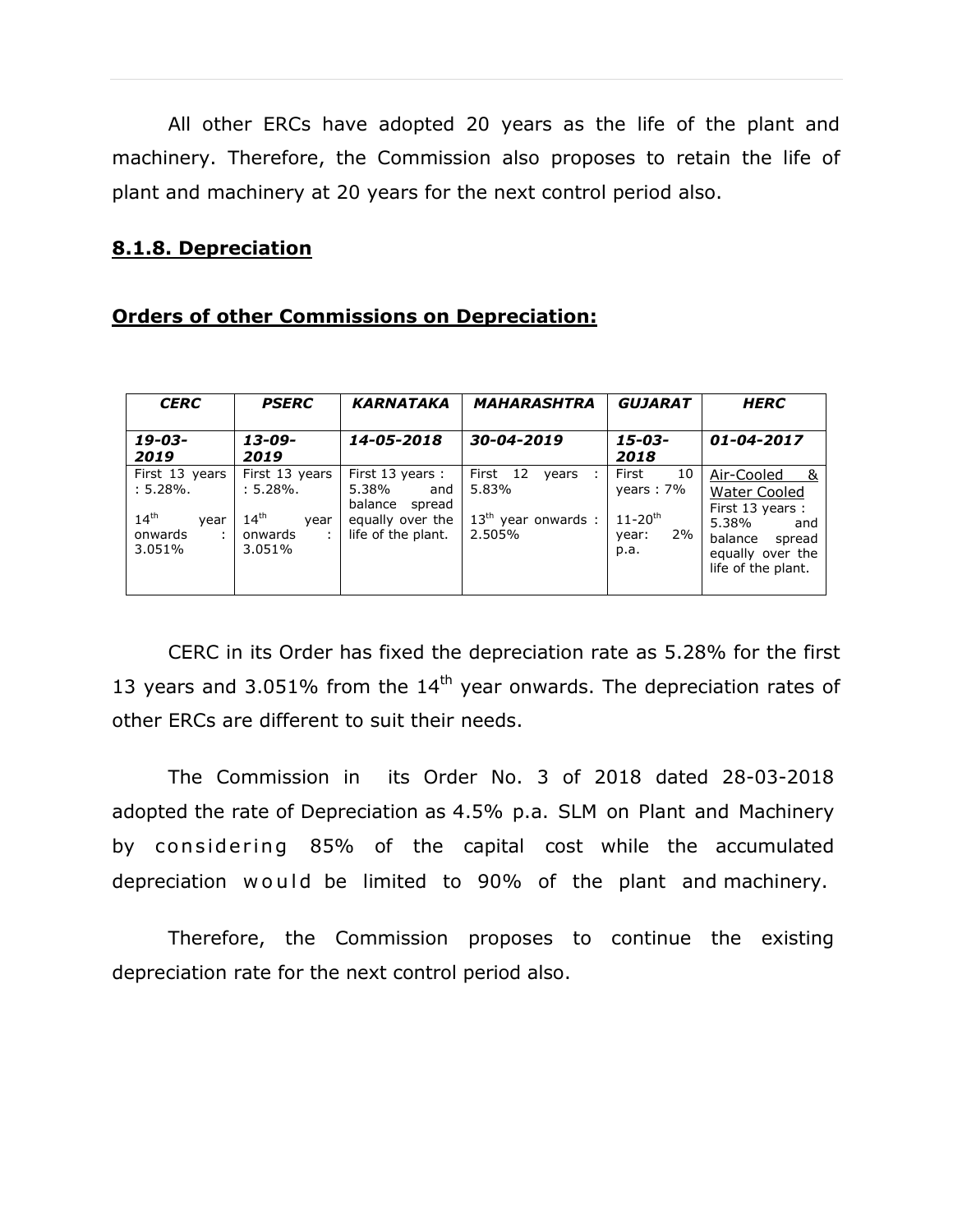## **8.1.9. Operation and Maintenance Expenses**

| <b>CERC</b>                                                                 | <b>PSERC</b>                                                                | <b>KARNATAKA</b>                                                                                                                       | <b>MAHARASHTRA</b>                                                                    | <b>GUJARAT</b>                                                                                                  | <b>HERC</b>                                                                                                               |
|-----------------------------------------------------------------------------|-----------------------------------------------------------------------------|----------------------------------------------------------------------------------------------------------------------------------------|---------------------------------------------------------------------------------------|-----------------------------------------------------------------------------------------------------------------|---------------------------------------------------------------------------------------------------------------------------|
| 19-03-<br>2019                                                              | 13-09-<br>2019                                                              | 14-05-2018                                                                                                                             | 30-04-2019                                                                            | 15-03-2018                                                                                                      | 01-04-2017                                                                                                                |
| Rs.0.45 Crs. /<br>with an<br>мw<br>escalation<br>of<br>5.72%<br>per<br>year | Rs.0.45 Crs. /<br>with an<br>MW<br>escalation<br>of<br>5.72%<br>per<br>year | Water Cooled<br>5%<br>with<br>an<br>escalation<br>of<br>$5.72\%$ .<br>Air Cooled<br>4%<br>with<br>an<br>escalation<br>οf<br>$5.72\%$ . | Rs. 0.30 Crs / MW<br>FY.<br>2019-20<br>for<br>with an escalation<br>of 2.63% per year | 5%<br>of<br>the<br>capital cost for<br>first<br>the<br>year<br>with<br>an<br>escalation<br>of<br>5.72% per year | Air-Cooled<br>- &<br><b>Water Cooled</b><br>Rs.0.40 Crs.<br><b>MW</b><br>with<br>an<br>escalation<br>of<br>5.72% per year |

#### **Orders of other Commissions on O & M Expenses:**

The Commission in its Order No. 3 of 2018 dated 28-03-2018, allowed Operation and Maintenance expenditure (including insurance) at 5% with annual escalation of 5.72% (from second year) on plant and machinery by reckoning 85% of the capital cost as the cost of plant and machinery. With regard to land and civil works, which constitutes 15% of capital investment, 0.90% of 15% was allowed as Operation and Maintenance expenditure every year with an annual escalation of 5.72%.

Therefore, the Commission proposes to follow the procedure as adopted in its 2018 order for the next control period also.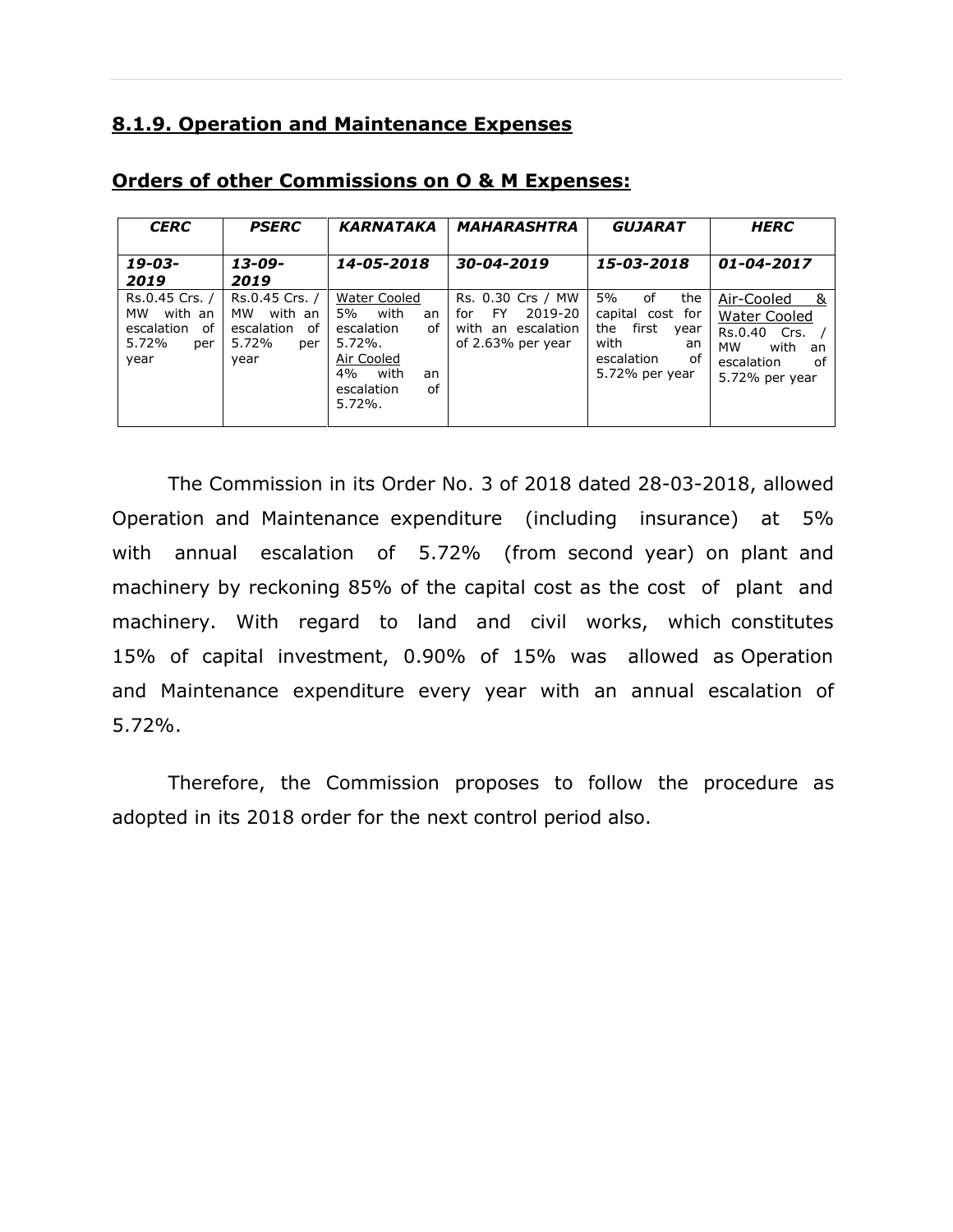## **8.1.10. Station Heat Rate**

## **Orders of other Commissions on Station Heat Rate**

(In Kcal / Kwhr)

| <b>CERC</b>    | <b>PSERC</b>                                                                                                                        | <b>KARNATAKA</b> | <b>MAHARASHTRA</b> | <b>GUJARAT</b>                             | <b>HERC</b>                              |
|----------------|-------------------------------------------------------------------------------------------------------------------------------------|------------------|--------------------|--------------------------------------------|------------------------------------------|
| 19-03-<br>2019 | $13 - 09 -$<br>2019                                                                                                                 | 14-05-2018       | 30-04-2019         | 15-03-<br>2018                             | 01-04-2017                               |
| 4125           | For<br>project<br><b>AFBC</b><br>using<br><b>Boiler</b><br>4125<br>For<br>project<br>grate<br>using<br>travelling<br>Boiler<br>4200 |                  | 4200               | Water cooled<br>3800<br>Air cooled<br>3950 | Air-Cooled<br>୍ଷ<br>Water Cooled<br>4063 |

The Commission in its Order No. 3 of 2018 dated 28-03-2018 fixed the station heat rate at 3840 Kcal / Kwhr.

The Commission proposes to retain the SHR at 3840 Kcal/Kwhr as followed in its order in 2018 for the next control period also.

## **8.1.11. Gross calorific value of the fuel**

## **Orders of other Commissions on Gross calorific value of the fuel**

(In Kcal/Kg)

| <b>CERC</b>        | <b>PSERC</b>   | <b>KARNATAKA</b> | <b>MAHARASHTRA</b> | <b>GUJARAT</b> | <b>HERC</b>                                |
|--------------------|----------------|------------------|--------------------|----------------|--------------------------------------------|
| 19-<br>03-<br>2019 | 13-09-<br>2019 | 14-05-2018       | 30-04-2019         | 15-03-<br>2018 | 01-04-2017                                 |
| 3100               | 3100           | $ -$             | 3611               | 4423           | Water<br>Air-Cooled<br>&<br>Cooled<br>3100 |

Most of the ERCs including CERC have fixed the Gross Calorific Value in the range of 3100 – 4423 Kcal/Kwhr. The Commission in its Order No. 3 of 2018 dated 28-03-2018 adopted Gross Calorific value of 3200 Kcal / Kwhr.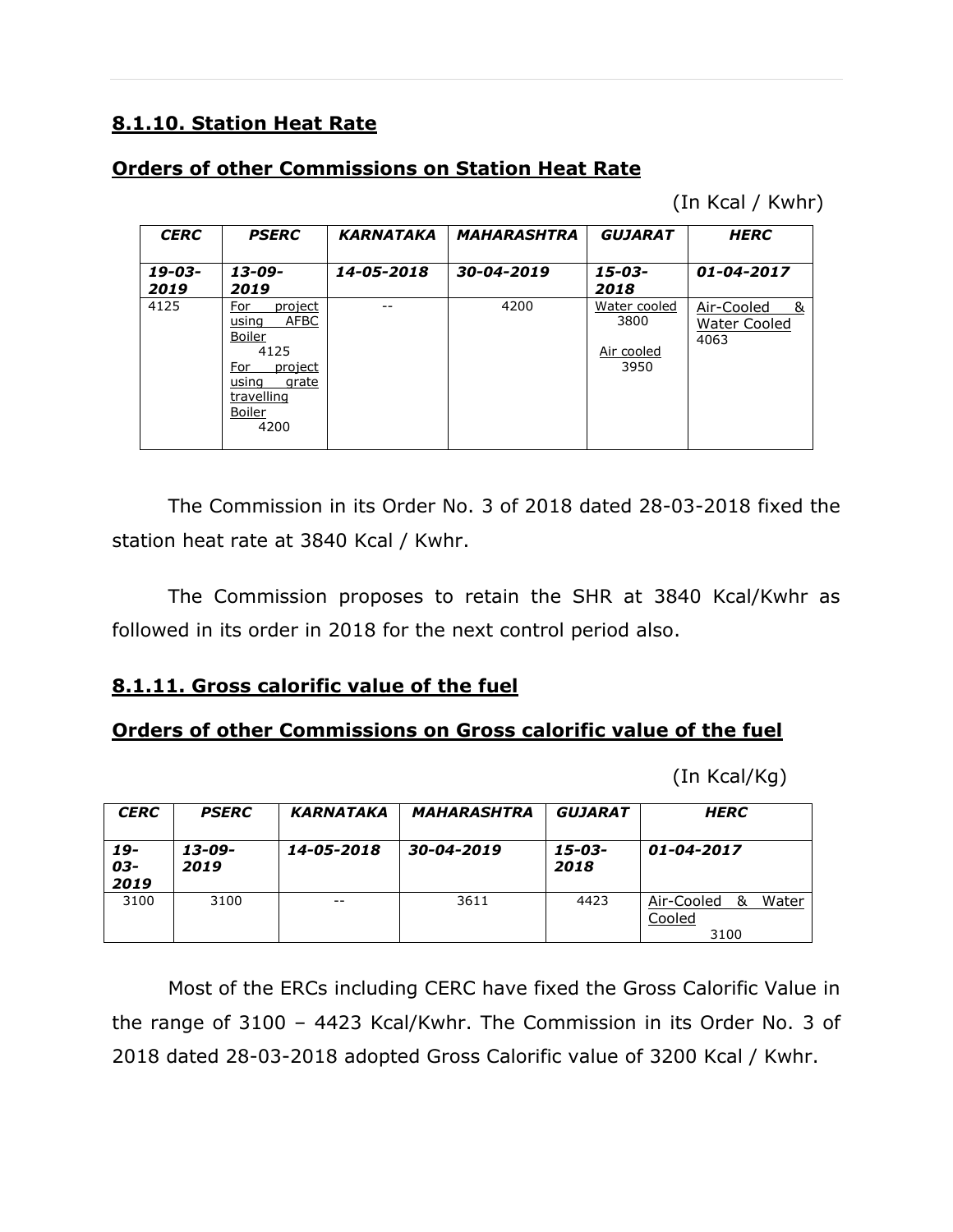Therefore, the Commission proposes to retain the same GCV of 3200 Kcal/Kg for the next control period also as adopted in its 2018 order.

## **8.1.12. Specific fuel consumption**

## **Orders of other Commissions on Specific fuel consumption:**

(in Kg/Kwhr)

| <b>CERC</b>         | <b>PSERC</b>        | <b>KARNATAKA</b>                             | <b>MAHARASHTRA</b> | <b>GUJARAT</b>                             | <b>HERC</b>                               |
|---------------------|---------------------|----------------------------------------------|--------------------|--------------------------------------------|-------------------------------------------|
| $19 - 03 -$<br>2019 | $13 - 09 -$<br>2019 | 14-05-2018                                   | 30-04-2019         | 15-03-2018                                 | 01-04-2017                                |
| 1.33                | 1.33                | Water Cooled:<br>1.21<br>Air Cooled:<br>1.18 | 1.16               | Water cooled<br>0.86<br>Air cooled<br>0.89 | Air-Cooled<br><b>Water Cooled</b><br>1.31 |

As Specific fuel consumption is a function of SHR and GCV, the specific fuel consumption works out to 1.20 Kg/Kwhr.

## **8.1.13. Fuel Cost:**

## **Orders of other Commissions on fuel cost :**

(in Rs. /MT)

| <b>CERC</b><br><b>PSERC</b>           |                               | <b>KARNATAKA</b> | <b>MAHARASHTRA</b> | <b>GUJARAT</b>                   | <b>HERC</b>                                                           |  |  |  |  |
|---------------------------------------|-------------------------------|------------------|--------------------|----------------------------------|-----------------------------------------------------------------------|--|--|--|--|
| $13 - 09 -$<br>19-03-<br>2019<br>2019 |                               | 14-05-2018       | 30-04-2019         | 15-03-<br>2018                   | 01-04-2017                                                            |  |  |  |  |
| 3115.72<br>with<br>5%<br>escalation   | 3771.17 with<br>5% escalation | 2500             | 4295.57            | 3764<br>with<br>5%<br>escalation | Air-Cooled<br><b>Water Cooled</b><br>with<br>3270<br>5%<br>escalation |  |  |  |  |

The Commission in its Order No.3 of 2018 dated 28-03-2018 adopted Fuel cost as prescribed by CERC at Rs.2967.35/MT with 5% escalation p.a. during the control period as per CERC norms. Currently, CERC in its RE Regulations dt. 19-03-2019 has considered fuel cost of Rs.3115.72/MT (for 2019-20) with 5% escalation in respect of Tamil Nadu. Therefore, the fuel cost for 2020-21 works out to Rs.3271.51/MT.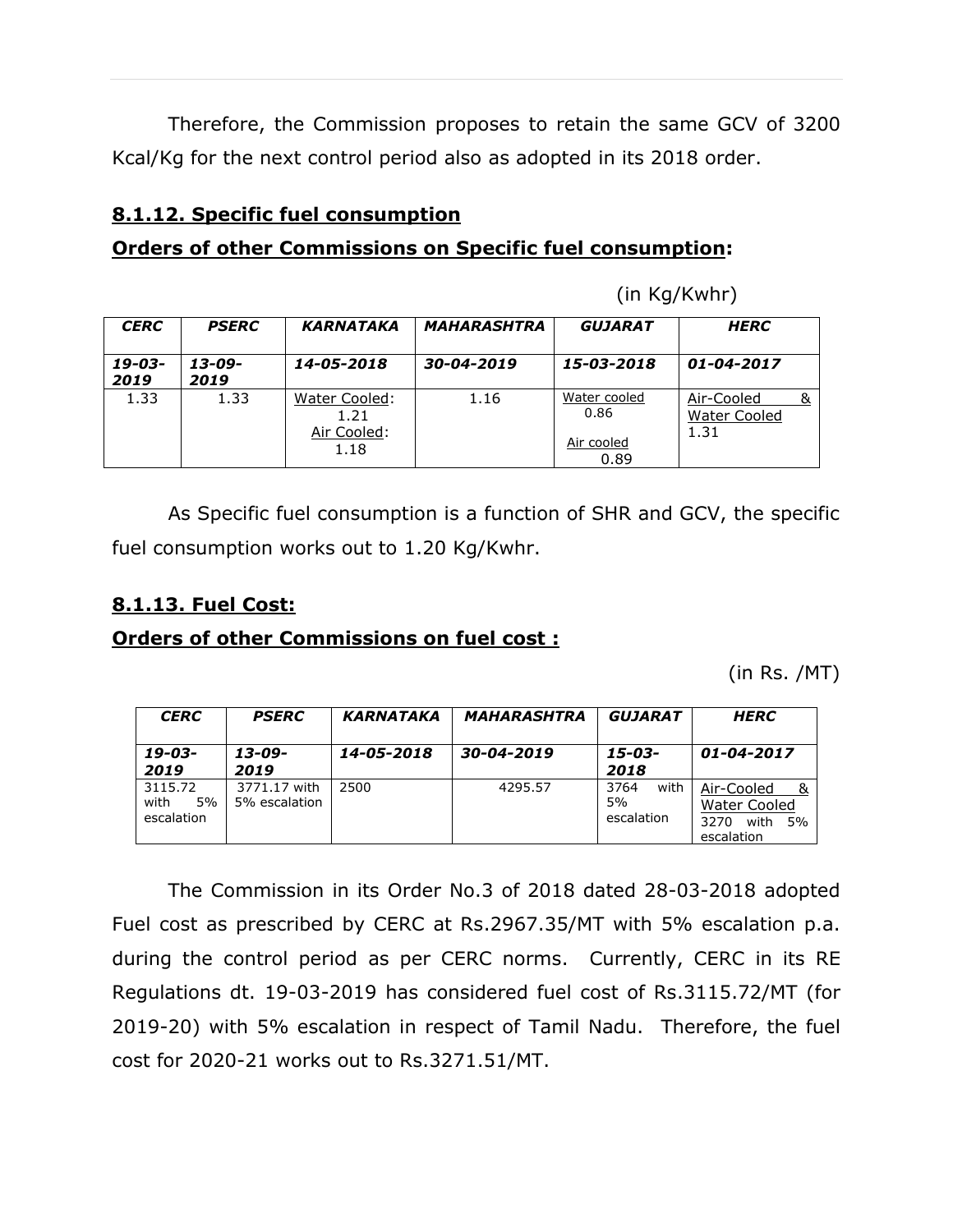The Commission proposes the fuel cost at Rs.3271.51/MT (for 2020- 21) as adopted by CERC for the next control period with 5% escalation p.a.

## **8.1.14. Components of working capital**

## **Orders of Other Commissions on Components of Working Capital**

| <b>CERC</b>                             | <b>PSERC</b>                                             | <b>KARNATAKA</b>            | <b>MAHARASHTRA</b>                                       | <i><b>GUJARAT</b></i>                                        | <b>HERC</b>                             |
|-----------------------------------------|----------------------------------------------------------|-----------------------------|----------------------------------------------------------|--------------------------------------------------------------|-----------------------------------------|
| 19-03-<br>2019                          | 13-09-2019                                               | 14-05-2018                  | 30-04-2019                                               | 15-03-2018                                                   | $01 - 04 -$<br>2017                     |
| O&M charges<br>$: 1$ month              | O&M charges :<br>1 month                                 | Receivables: 2<br>months    | O&M expenses : 1<br>month                                | Fuel stock: 30<br>Days                                       | Fuel stock: 4<br>months                 |
| Maintenance<br>spares :15%<br>O&M<br>of | Maintenance<br>spares :15% of<br><b>O&amp;M</b> expenses | Variable Costs:<br>2 months | Maintenance spares<br>of<br>O&M<br>:15%<br>expenses      | O&M expenses<br>$: 1$ month                                  | Receivables<br>$: 2$ month              |
| expenses<br>Receivables                 | Receivables for<br>Debtors : 2                           |                             | Receivables<br>for<br>Debtors: 2 months                  | Receivables: 1<br>month charges<br>for sale of               | <b>O&amp;M</b><br>expenses : 1<br>month |
| for Debtors :<br>2 months               | months<br>Fuel stock: 4                                  |                             | Fuel<br>stock<br>$\overline{4}$<br>$\sim 10^6$<br>months | electricity<br>Maintenance                                   | Maintenance<br>spares :15%              |
| Fuel stock: 4<br>months                 | months                                                   |                             |                                                          | spares :1% of<br>capital<br>cost<br>5%<br>with<br>escalation | of O&M                                  |

As per the last Tariff Order No.3 of 2018 dated 28-03-2018, the working capital is based on the following norms:

- $\triangleright$  Fuel stock One month
- O & M Expenses One month
- $\triangleright$  Receivables Two months

The Commission proposes to retain the aforesaid norms for the next control period also.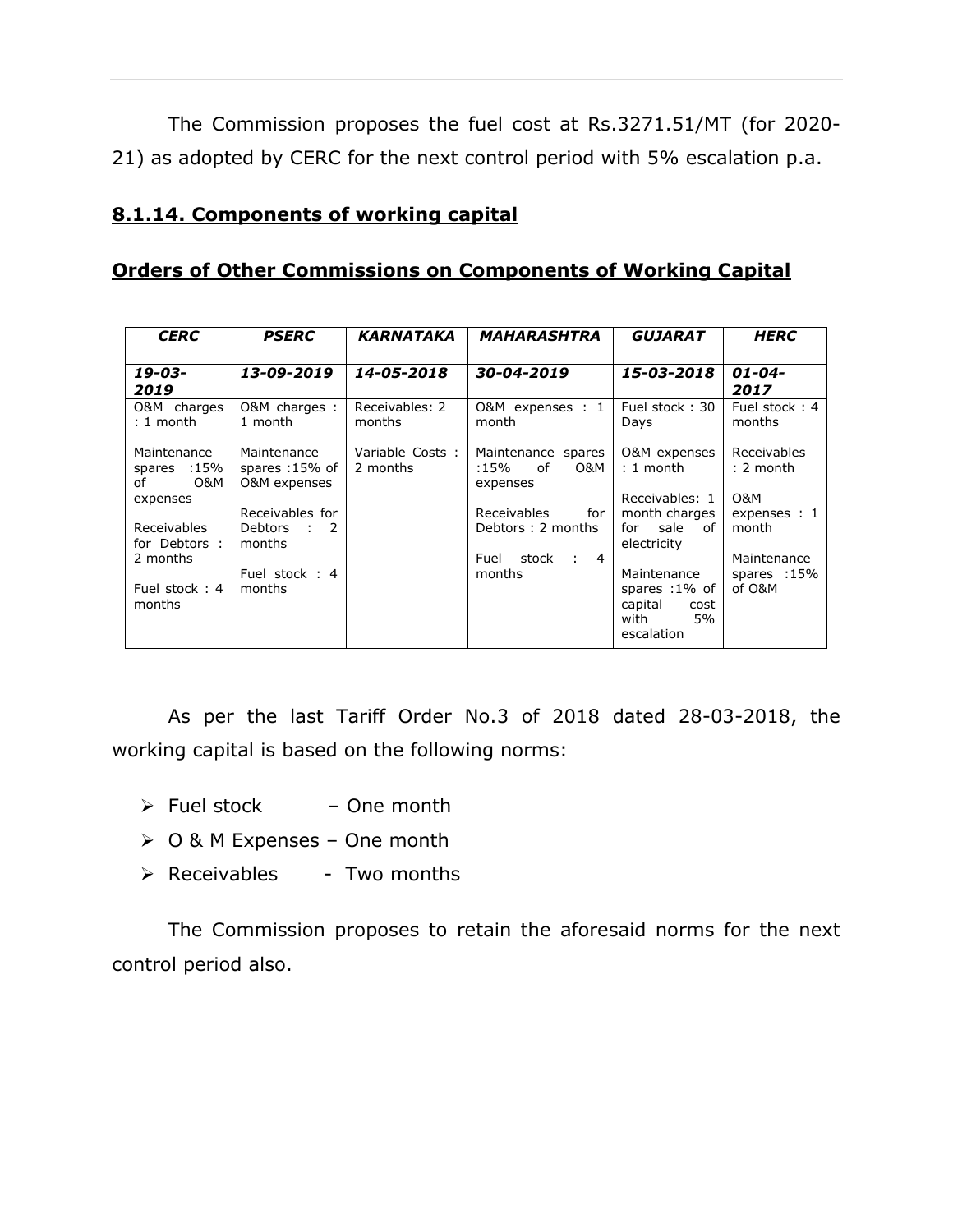## **8.1.15. Interest on working capital**

## **Orders of Other Commissions on Interest on Working Capital**

(in % p.a.*)*

| <b>CERC</b>    | <b>PSERC</b>   | <b>KARNATAKA</b> | <b>MAHARASHTRA</b> | GUJARAT        | <b>HERC</b>                          |
|----------------|----------------|------------------|--------------------|----------------|--------------------------------------|
| 19-03-<br>2019 | 13-09-<br>2019 | 14-05-2018       | 30-04-2019         | 15-03-<br>2018 | 01-04-2017                           |
| 11.41%         | 11.41%         | 11.50%           | 11.81%             | 11.40%         | Air-Cooled<br>Water Cooled<br>10.17% |

The Commission in its Order No.3 of 2018 dated 28-03-2018 adopted Interest on working capital at 10.95%.

The Commission proposes to adopt the interest rate of 11.31%, which is 300 basis points above the average State Bank of India Marginal Cost of Funds based Lending Rate (MCLR) (one year tenor) prevalent during the last available six months, for the next control period.

## **8.1.16. Auxiliary Consumption**

## **Orders of other Commissions on Auxiliary Consumption:**

| <b>CERC</b>                                                                                                                                                                                                                                                             | <b>PSERC</b>                                                                                                                                                                                                                                                                              | KARNATAKA  | <b>MAHARASHT</b><br><b>RA</b> | <b>GUJARAT</b> | <b>HERC</b>                                   |
|-------------------------------------------------------------------------------------------------------------------------------------------------------------------------------------------------------------------------------------------------------------------------|-------------------------------------------------------------------------------------------------------------------------------------------------------------------------------------------------------------------------------------------------------------------------------------------|------------|-------------------------------|----------------|-----------------------------------------------|
| 19-03-2019                                                                                                                                                                                                                                                              | 13-09-2019                                                                                                                                                                                                                                                                                | 14-05-2018 | 30-04-2019                    | 15-03-         | 01-04-2017                                    |
| a) Water cooled<br>$1^{\text{st}}$<br>i) During<br>of l<br>year<br>operation<br>11%<br>2 <sup>nd</sup><br>ii) From<br>year onwards :  <br>10%<br>b) Air cooled:<br>i) During $1st$<br>of I<br>year<br>operation<br>13%<br>$2^{nd}$<br>ii) From<br>year onwards :<br>12% | a)<br>Water<br>cooled<br>1 <sup>st</sup><br>i) During<br>of<br>year<br>operation<br>11%<br>2 <sup>nd</sup><br>ii) From<br>year onwards:<br>10%<br>b) Air cooled:<br>1 <sup>st</sup><br>i) During<br>of<br>year<br>operation<br>13%<br>2 <sup>nd</sup><br>ii) From<br>year onwards:<br>12% | 10%        | 10%                           | 2018<br>10%    | Air-Cooled &<br><u>Water</u><br>Cooled<br>12% |
|                                                                                                                                                                                                                                                                         |                                                                                                                                                                                                                                                                                           |            |                               |                |                                               |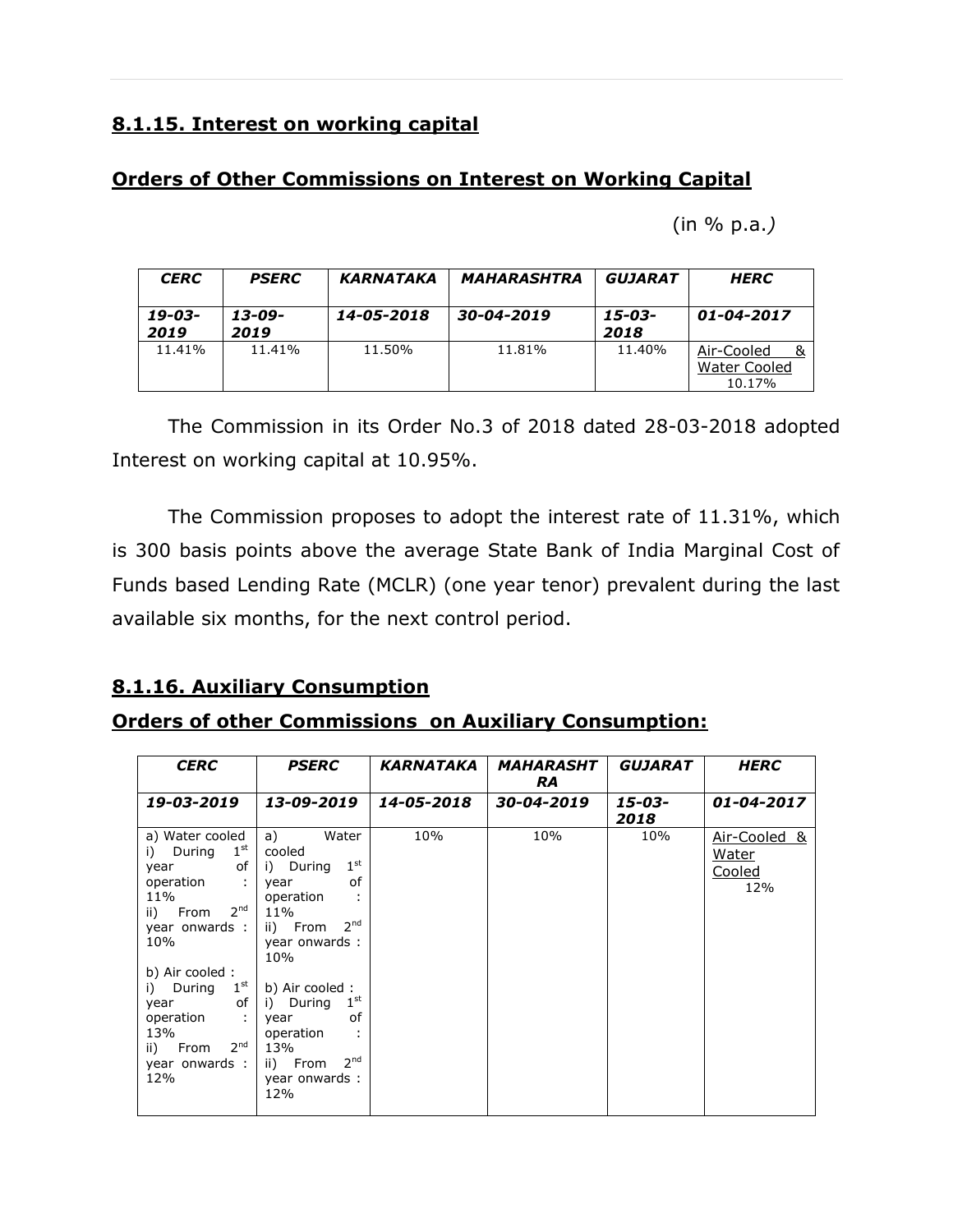The Commission in its last Tariff Order No. 3 of 2018 dated 28-03- 2018 adopted Auxiliary Consumption at 10%. In other Commissions Orders, the auxiliary consumption adopted is in the range of 10% to 12%.

Therefore, the Commission proposes to retain the auxiliary consumption at 10% for the next control period also.

## **8.2 Related issues**

The following are the issues related to power generation, transmission, wheeling and consumption from Biomass based power plants:

- 1. Open Access charges and line losses
- 2. Cross subsidy surcharge
- 3. CDM benefits
- 4. Reactive power charges
- 5. Grid availability charges
- 6. Energy Accounting and Billing Procedure
- 7. Energy Wheeling Agreement and fees
- 8. Security Deposit
- 9. Power factor disincentive
- 10. Metering
- 11. Connectivity and Evacuation of Power
- 12. Harmonics
- 13. Billing and Payments
- 14. Energy Purchase Agreement (EPA)
- 15. Tariff Review Period / Control Period

The above charges / terms are applicable to all biomass based power generating plants irrespective of their year of commissioning. These are discussed in detail in the following paragraphs.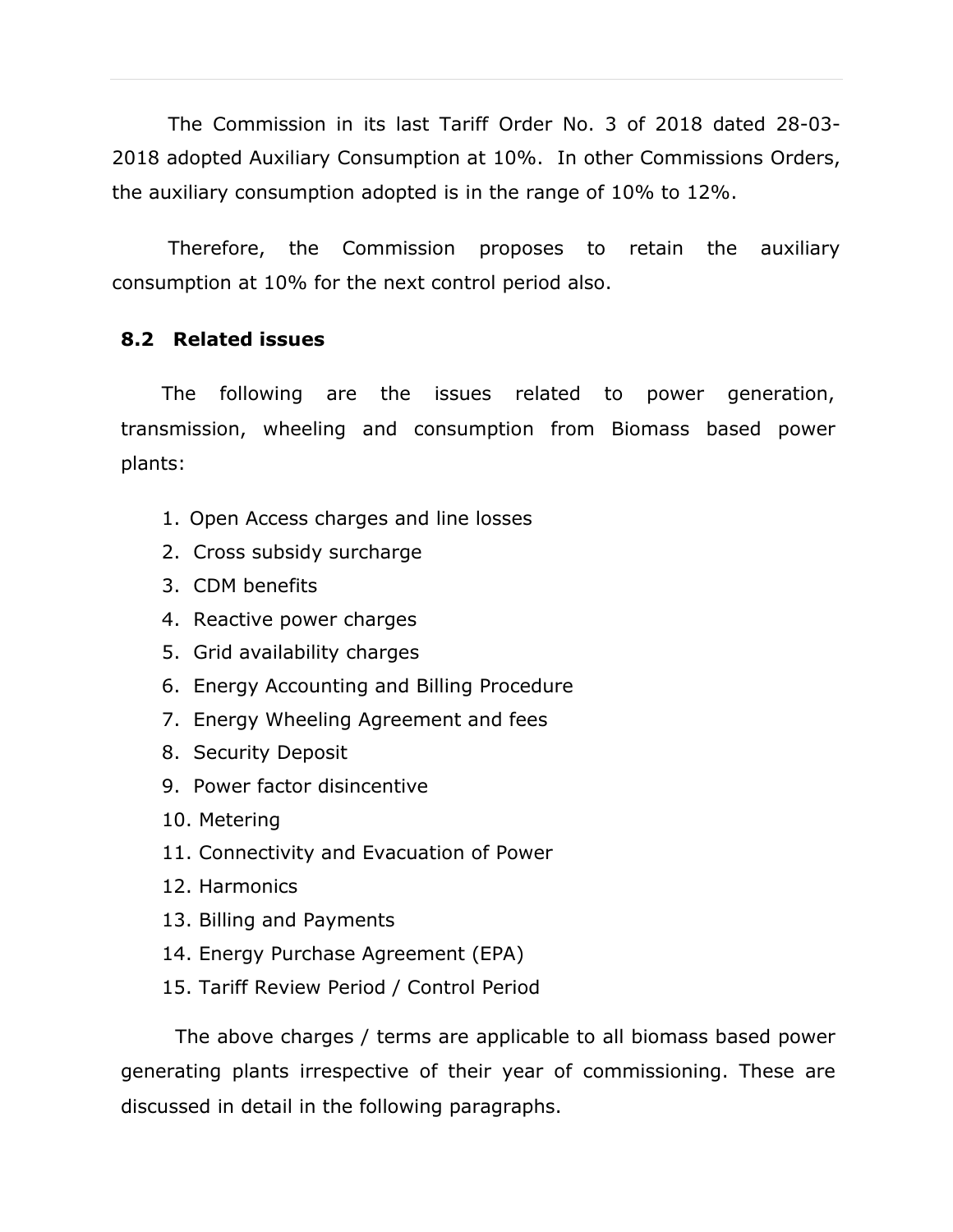#### **8.2.1. Open Access charges and line losses**

Transmission, Wheeling and Scheduling & System Operation charges are generally regulated by the Commission's Tariff regulations, Open access regulations and Commission's order on open access charges issued from time to time. However, as a promotional measure, under section 86(1) (e) of the Act, the Commission in the last tariff order adopted 60% in each of the transmission, wheeling and scheduling and system operation charges as applicable to the conventional power to the Biomass power.

In the case of scheduling and system operation charges, the work done by SLDC is the same as in the case of conventional power. SLDC has to monitor the grid operations effectively on real time basis. The scheduling and system operation charges have to be determined in a non-discriminatory manner with reference to the functions of SLDC and there cannot be any concession.

Commission does not want to take away all the concession at one go, and therefore decides that Transmission, Wheeling and Scheduling & System Operation charges are adopted at 100% of that applicable for conventional power plants notified by the Commission from time to time.

In respect of the plants availing Renewable Energy Certificates (REC), 100% of the respective charges as specified in the relevant orders shall apply.

Apart from these charges, the Biomass Power Generators shall have to bear the actual line losses in kind as specified in the respective orders of the Commission and as amended from time to time.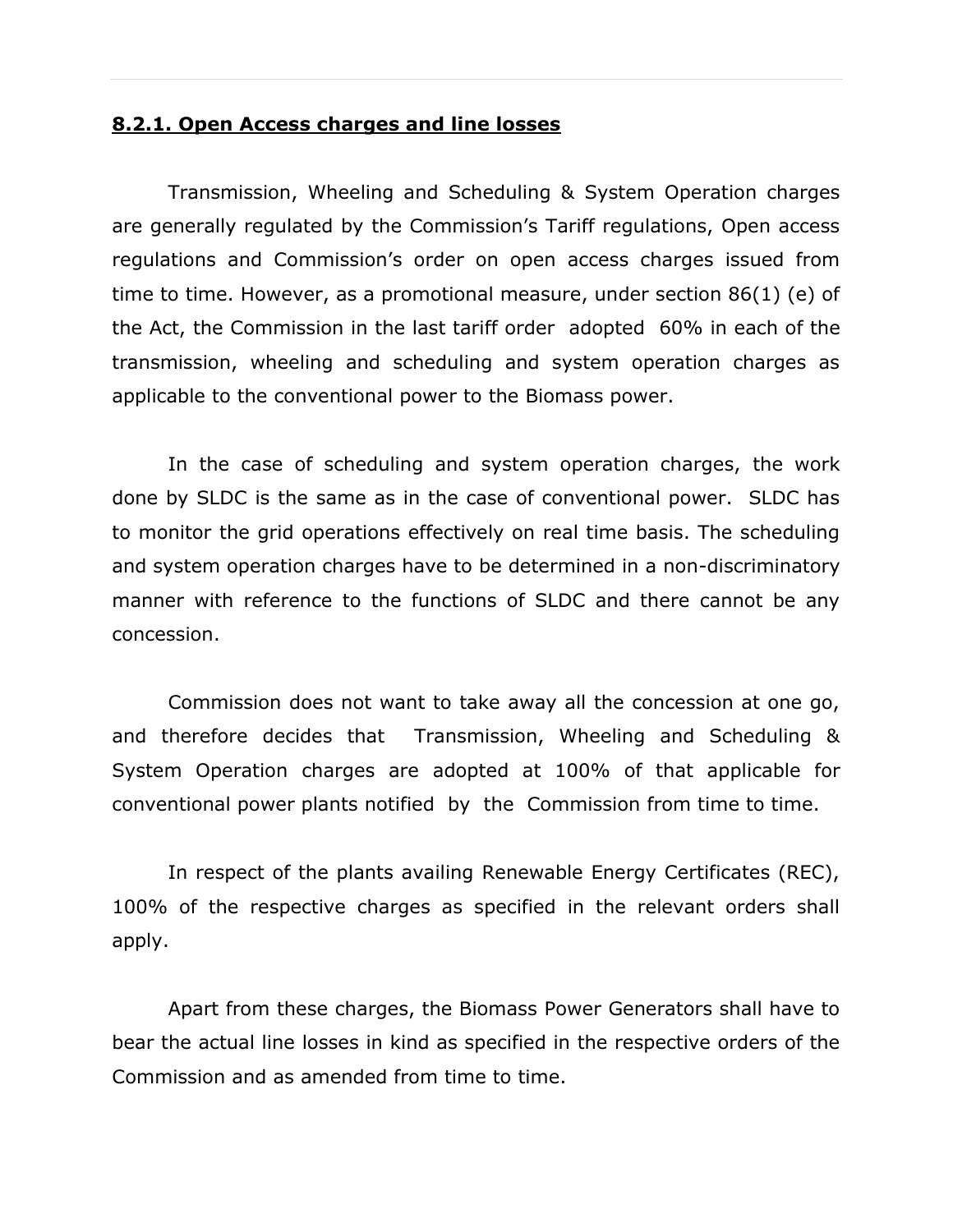#### **8.2.2 Cross subsidy surcharge**

The Commission in its last tariff order for Biomass power, has ordered to levy 60% of the cross subsidy surcharge for third party open access consumers. In this consultative paper, Commission proposes to withdraw incentives in phases and proposes levy of 100% of cross subsidy surcharge as applicable for conventional power plants.

#### **8.2.3 CDM benefits**

In the earlier orders issued on renewable energy, the Commission adopted the following formula for sharing of CDM benefits as suggested by the Forum of Regulators (FOR):

"The CDM benefits should be shared on gross basis starting from 100% to developers in the first year and thereafter reducing by 10% every year till the sharing becomes equal (50:50) between the developer and the consumer in the sixth year. Thereafter, the sharing of CDM benefits will remain equal till such time the benefits accrue."

The Commission accepted the formula recommended by the Forum of Regulators in its earlier orders. The Commission decides to continue the same formula. The generators shall furnish details of receipts of CDM to the distribution licensee and the distribution licensee shall account for the CDM receipts in the next ARR filing.

#### **8.2.4. Reactive power charges**

Commission proposes to continue the reactive power charges as specified in its Order on Open Access charges issued from time to time.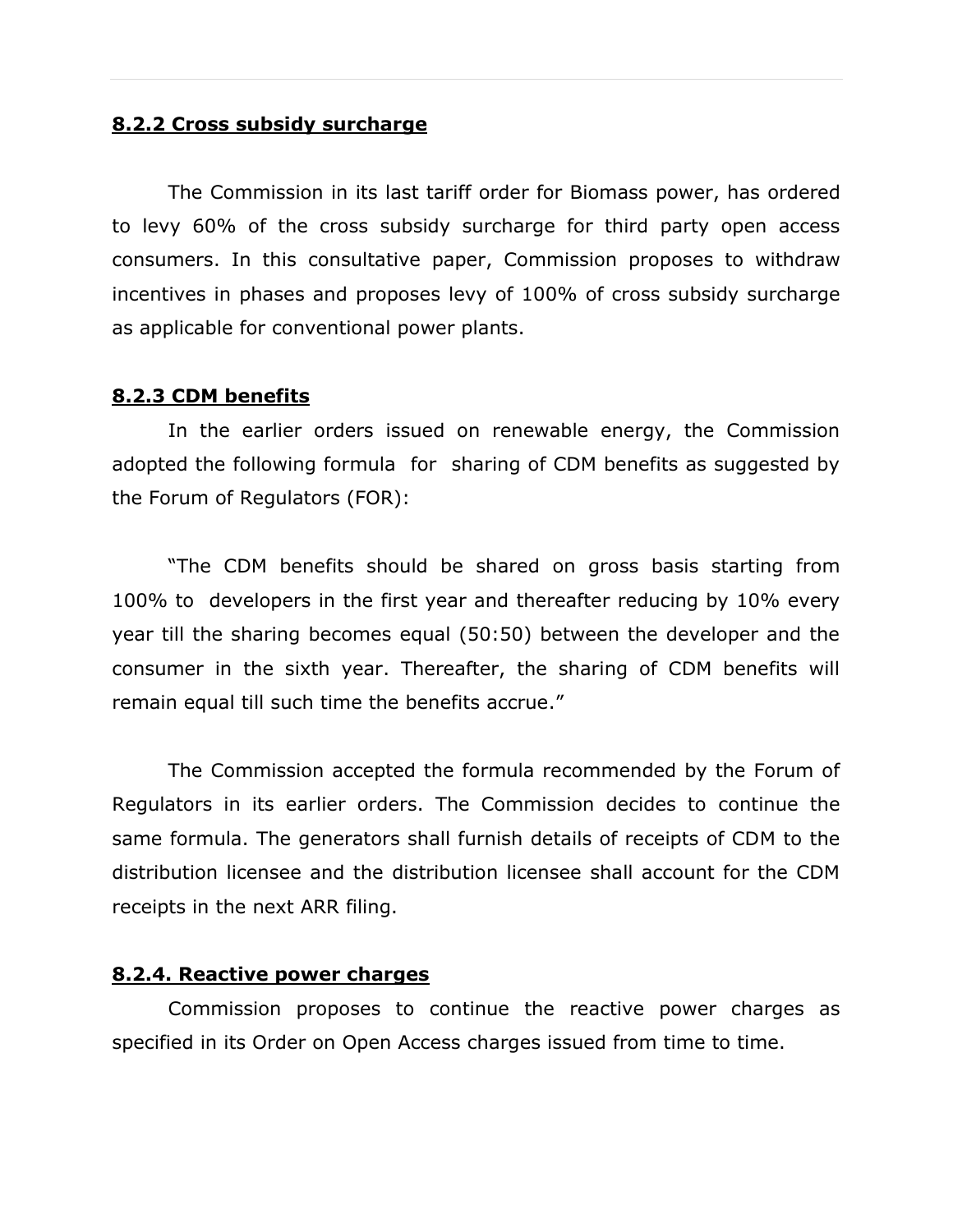#### **8.2.5. Grid availability charges**

In this consultative paper, the Commission proposes that the charges for startup power of generators shall be as per Commission's Grid Connectivity and Intra-State Open Access Regulations, 2014 in force. Similarly, if adequate generation does not materialize or if drawl by the captive / third party consumer exceeds generation, the energy charges and demand charges shall be regulated as specified in the Commission's Grid Connectivity and Intra-State Open Access Regulations, 2014 in force.

The Commission decides to continue the above procedure.

#### **8.2.6. Energy Accounting and Billing Procedure**

The energy accounting shall be regulated by the Commission's Regulations on open access, DSM and Order on open access. If a Biomass power generator utilizes power for captive use or if he sells it to a third party, the distribution licensee shall raise the bill at the end of the billing period for the net energy supplied. The licensee shall record the slot wise generation and consumption during the billing period. Slot wise adjustment shall be for the billing period. Peak hour generation can be adjusted to normal hour or off peak hour consumption of the billing period and normal hour generation can be adjusted to off peak hour consumption of the billing period. Excess consumption will be charged at the tariff applicable to the consumer subject to the terms and conditions of supply.

The licensee shall record the time block wise generation and consumption during the billing period. Time block wise adjustment shall be made for the billing period. Excess consumption will be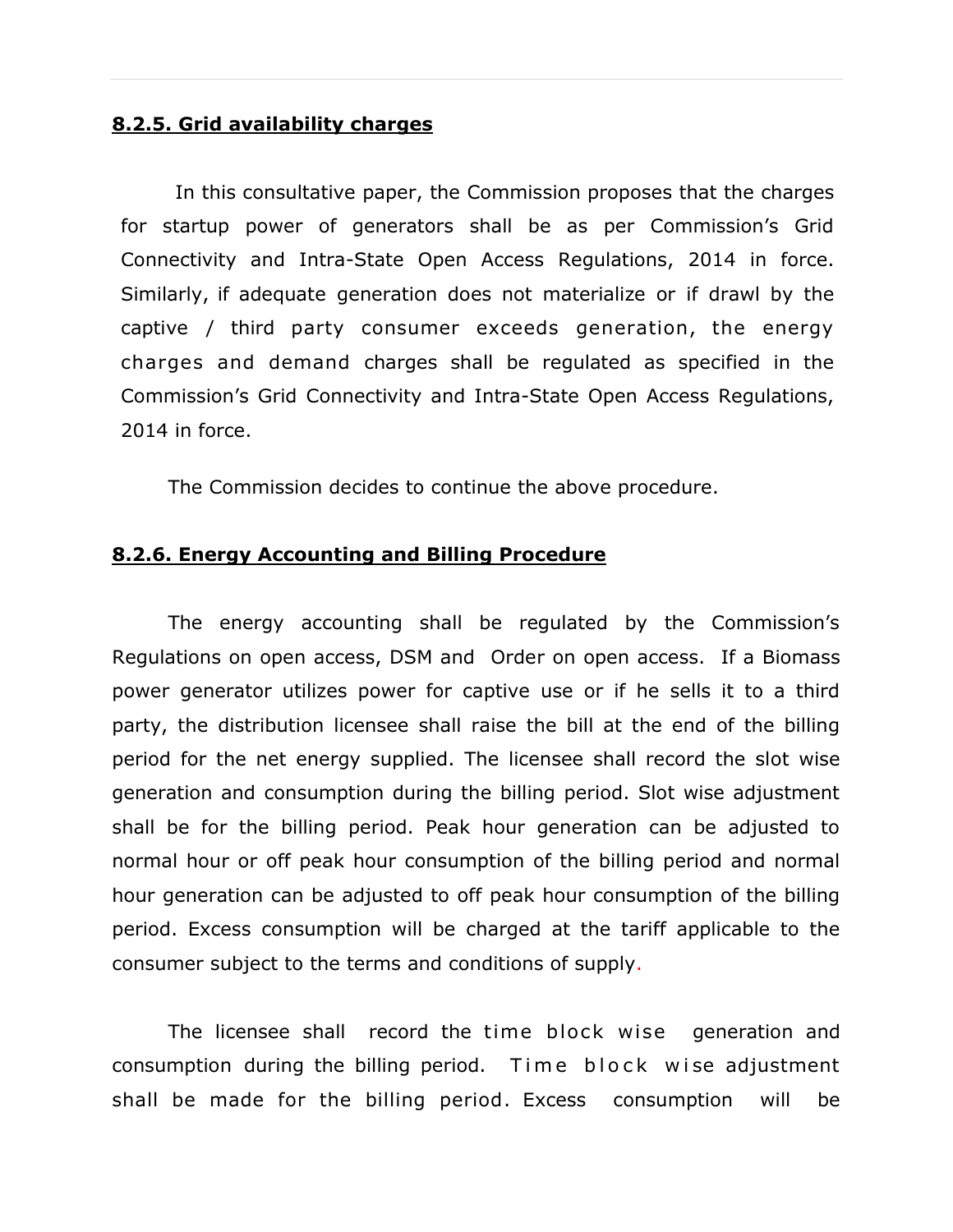charged at the tariff applicable to the consumer subject to the terms and conditions of supply.

The Commission decides that after the billing period, the balance energy may be sold at the rate of 75% of the respective Biomass tariff fixed by the Commission in the respective orders.

#### **8.2.7. Energy Wheeling Agreement and fees**

The format for Energy Wheeling Agreement, application and agreement fees, procedure and terms & conditions shall be governed by Commission's following regulations in force and as amended from time to time:

- 1. Tamil Nadu Electricity Regulatory Commission's Grid Connectivity and Intra State Open Access Regulations, 2014
- 2. Power Procurement from New and Renewable Sources of Energy Regulations, 2008.

#### **8.2.8. Security Deposit**

As regards the security deposit to be paid by captive /third party user, the Commission decides to retain the present arrangements i.e., charges corresponding to two times the maximum net energy supplied by the distribution licensee in any month in the preceding financial year shall be taken as the basis for the payment of security deposit.

#### **8.2.9. Power factor disincentive**

Power factor disincentive may be regulated for the power factor recorded in the meter at the user end as specified in the relevant regulations/orders in force.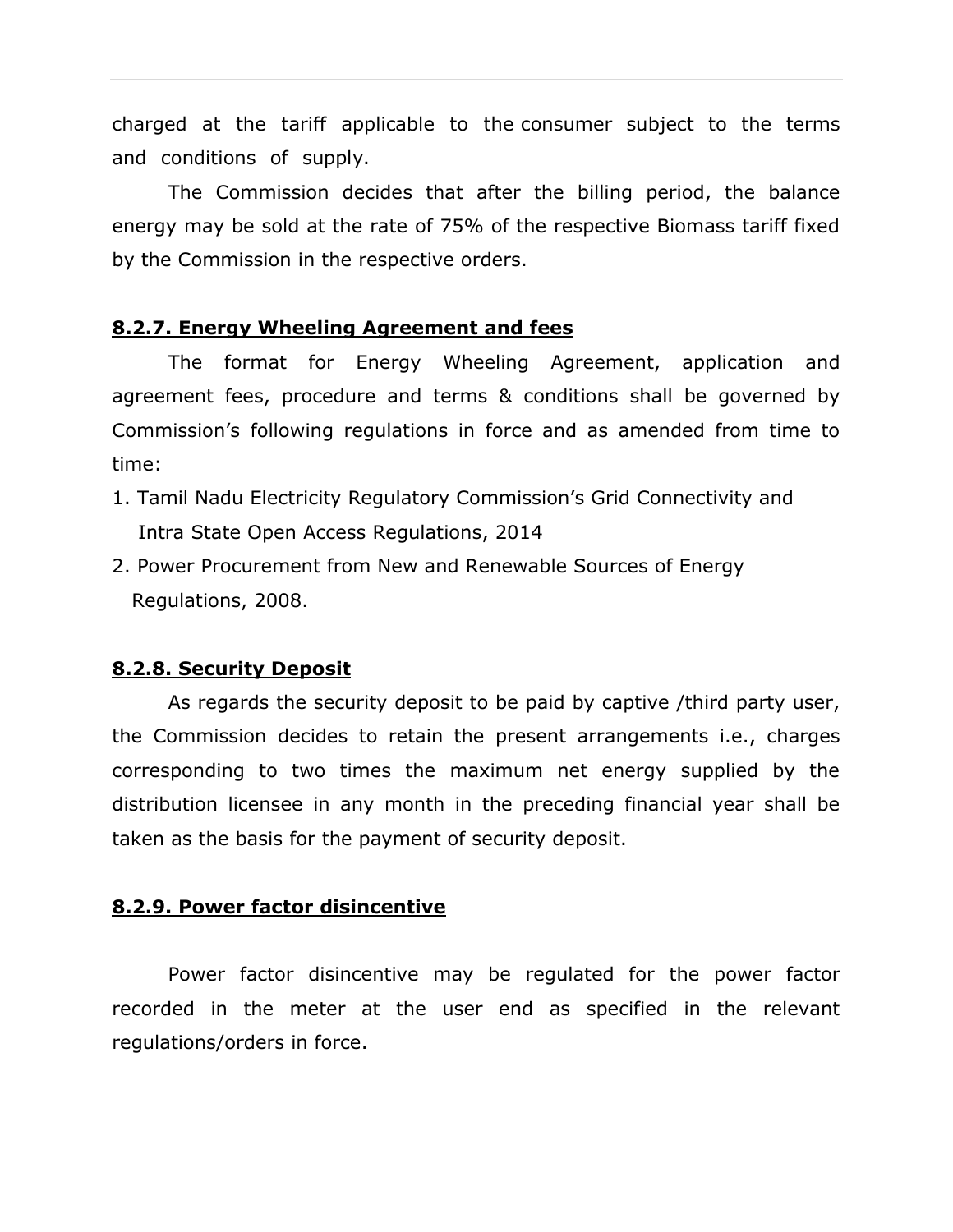#### **8.2.10. Metering**

The Commission proposes that metering and communication shall be in accordance with the following regulations in force and any specific orders of the Commission on metering whenever issued:

- (1) Central Electricity Authority (Installation and Operation of Meters) Regulations 2006 and as amended from time to time.
- (2) Tamil Nadu Electricity Distribution and Supply Codes
- (3) Tamil Nadu Electricity Grid Code
- (4) Tamil Nadu Electricity Regulatory Commission's Grid Connectivity and Intra State Open Access Regulations, 2014

## **8.2.11 . Connectivity and Evacuation of Power**

The provisions contained in Central Electricity Authority (Technical Standards for Connectivity to the Grid) Regulations, 2007 and Central Electricity Authority (Technical Standards for Connectivity of the Distributed Generation Resources) Regulations, 2013, and its amendments shall be complied with. The connectivity and power evacuation system shall be provided as per the Act/ Codes/ Regulations/orders in force.

## **8.2.12. Harmonics**

The Biomass Power Generators shall follow the CEA (Technical Standards for Connectivity of the Distributed Generation Resources) Regulations, 2013 in respect of harmonics. It is the responsibility of the generator to provide adequate filtering mechanism to limit the harmonics within the stipulated norms. It shall be done before connecting the generator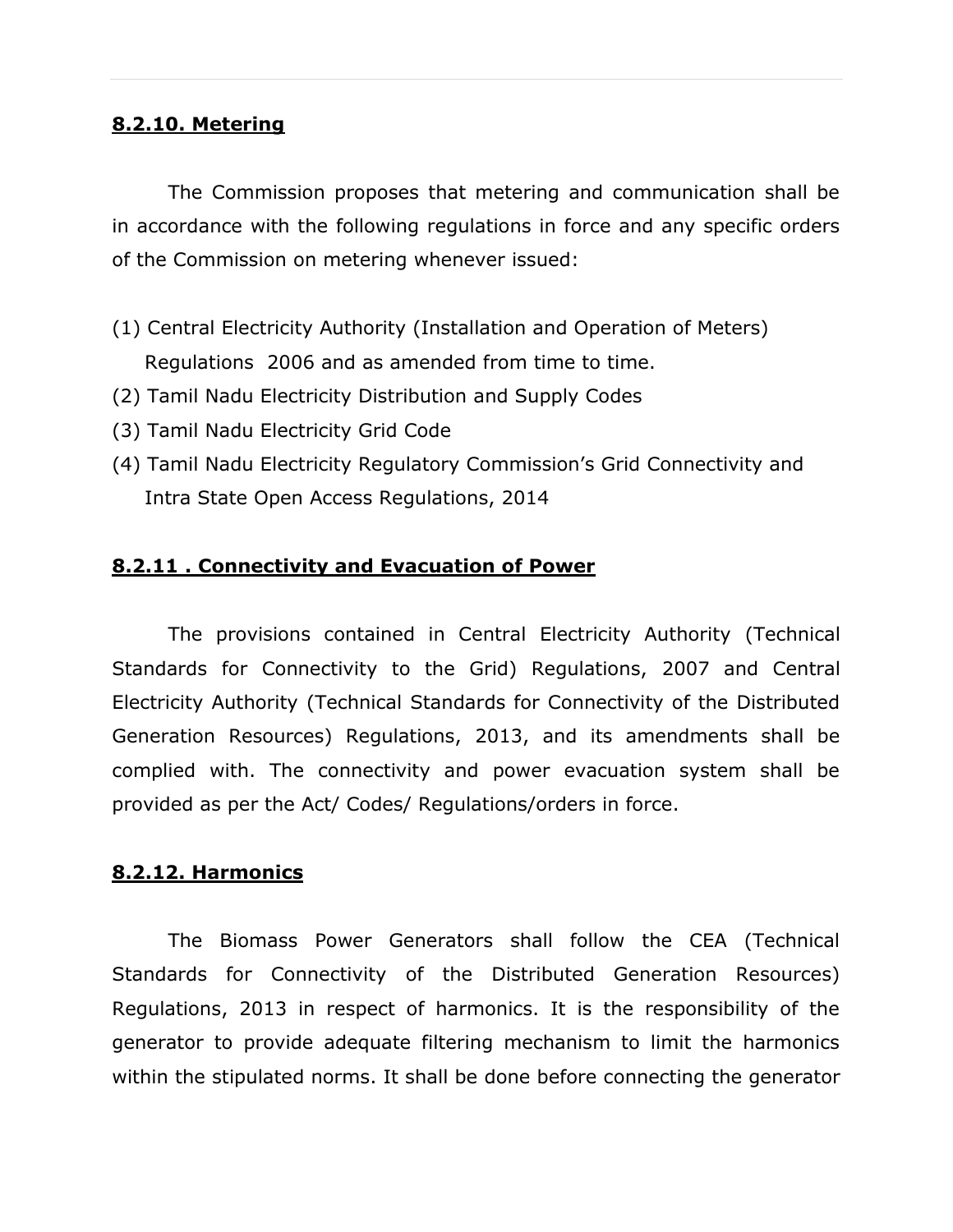to the grid and the harmonics shall be measured by the respective distribution licensee during the commissioning. If the Biomass Power Generators inject the harmonics beyond the stipulated limit, they shall pay a compensation of 15% of applicable generation tariff rate to the distribution licensee in whose area the plant is located till such time it is reduced within the stipulated limit. The distribution licensee is responsible for measurement of harmonics with standard meters and issue notices for payment of compensation charges if the harmonics is beyond the stipulated limit. A minimum of 15 days notice period shall be given for payment of compensation charges.

## **8.2.13. Billing and Payments**

When a Biomass power generator sells power to the distribution licensee, the generator shall raise the bill every month for the net energy sold after deducting the charges for power drawn from distribution licensee, reactive power charges etc. The distribution licensee shall make payment to the generator in 60 days of receipt of the bill. Any delayed payment beyond 60 days is liable for interest at the rate of 1% per month.

#### **8.2.14 Energy Purchase Agreement (EPA)**

The format for Energy Purchase Agreement (EPA) shall be evolved as specified in the Commission's "Power procurement from New and Renewable sources of energy Regulations 2008" and amended from time to time. The agreement shall be valid for 20 years or life of the plant specified in the respective tariff order. The distribution licensee shall execute the Energy Purchase Agreement or convey its decision in line with this order within a month of receipt of the proposal from the generator for selling the power.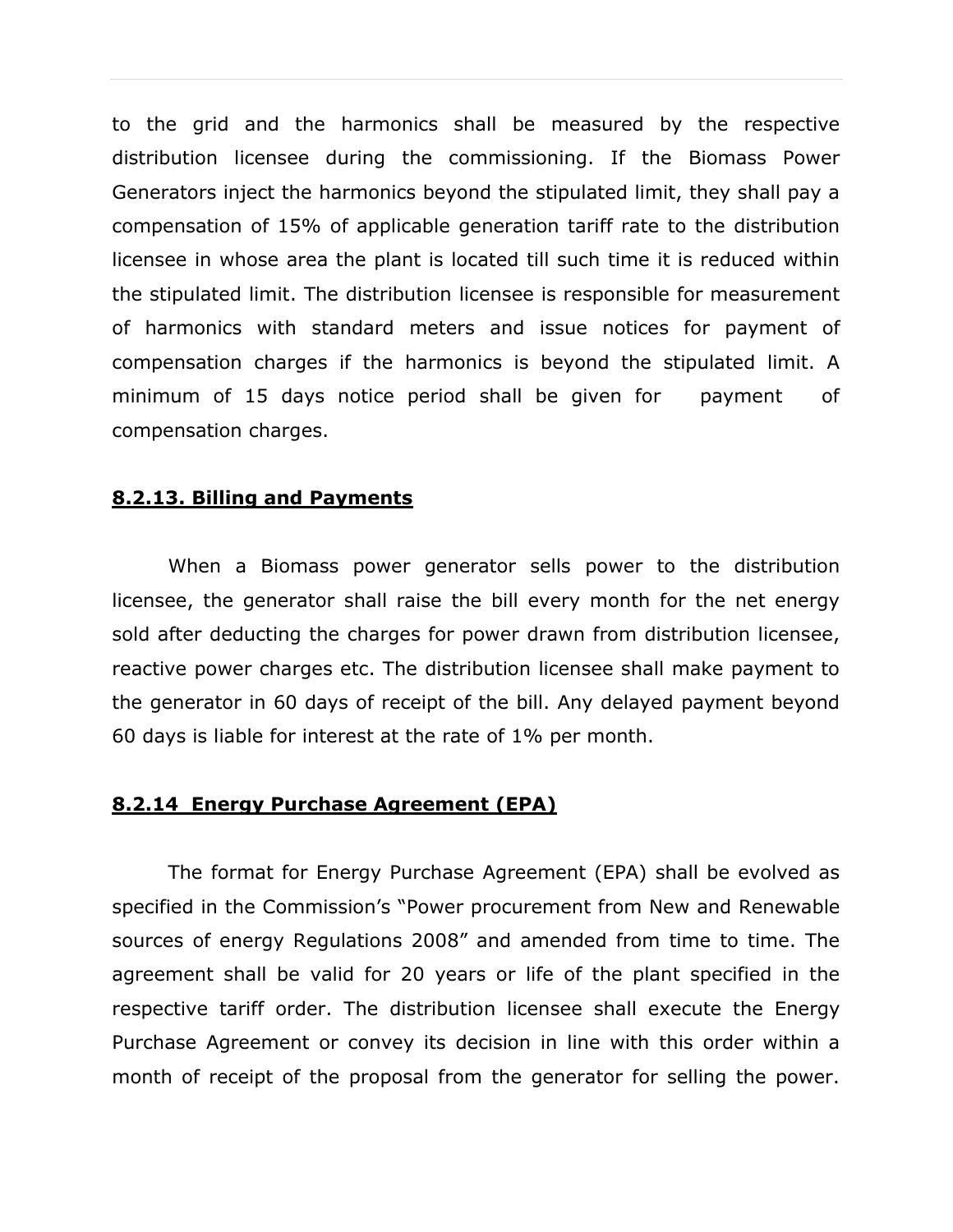The agreement fees are governed by the Commission's Fees and Fines regulation.

## **8.2.15 Tariff Review Period / Control Period**

Regulation 6 of the Power Procurement from New and Renewable Sources of Energy Regulations, 2008 of the Commission specifies that the tariff as determined by the Commission shall remain in force for such period as specified by the Commission in such tariff orders and the control period may ordinarily be two years.

Commission decides to retain the control period of 2 years from the date of coming into force of this order, and the tariff period shall be 20 years.

## **9. Tariff**

| <b>CERC</b>                                       | <b>PSERC</b>                                          | <b>KARNATAKA</b>                                                      | <b>MAHARASHT</b><br><b>RA</b>                        | <b>GUJARAT</b>                                                            | <b>HERC</b>                                                                      |
|---------------------------------------------------|-------------------------------------------------------|-----------------------------------------------------------------------|------------------------------------------------------|---------------------------------------------------------------------------|----------------------------------------------------------------------------------|
| 19-03-2019                                        | 13-09-2019                                            | 14-05-2018                                                            | 30-04-2019                                           | 15-03-2018                                                                | 01-04-2017                                                                       |
| Variable cost for<br>FY 2019-20: Rs<br>4.66/unit  | Variable<br>cost<br>for FY 2019-20<br>: Rs 5.74/unit  | a) Air cooled<br>Variable cost:<br>Rs 3.47/unit                       | Levellised<br>tariff<br>(Variable) : Rs<br>5.55/unit | Air<br>cooled:<br>Levellised tariff<br>(variable) : Rs.<br>4.17/unit      | Air<br>cooled:<br>Levellised<br>tariff<br>Rs.<br>(variable)<br>÷<br>6.81/unit    |
| Fixed cost for<br>2019-20:<br>FY.<br>Rs.2.92/unit | Fixed cost for<br>$2019 - 20:$<br>FY.<br>Rs.3.01/unit | Fixed Cost: Rs<br>$2.07/$ unit                                        | Levellised<br>tariff<br>(Fixed):<br>Rs.2.28/unit     | Levellised<br>tariff<br>(fixed) :<br>Rs.<br>$1.91/$ unit                  | Levellised<br>tariff<br>(Fixed)<br>Rs.<br>$2.69$ /unit                           |
| Applicable tariff<br>: Rs 7.58/unit               | Applicable<br>Rs<br>tariff<br>$\sim$ 1.<br>8.75/unit  | Applicable tariff<br>: Rs 5.54/unit<br>b) Water cooled                | Levellised tariff<br>: Rs 7.83/unit                  | Levellised tariff<br>: Rs.6.08/unit                                       | Levellised tariff :<br>Rs.9.50/unit                                              |
|                                                   |                                                       | Variable cost :<br>Rs.3.55/unit                                       |                                                      | cooled:<br>Water<br>Levellised tariff<br>(variable) : Rs.<br>$4.01/$ unit | Water<br>cooled:<br>Levellised<br>tariff<br>Rs.<br>(variable)<br>÷.<br>6.81/unit |
|                                                   |                                                       | Fixed Cost: Rs<br>$2.19$ /unit<br>Applicable tariff<br>: Rs.5.74/unit |                                                      | Levellised<br>tariff<br>Rs.<br>(fixed) :<br>$1.80$ /unit                  | Levellised<br>tariff<br>Rs.<br>(fixed)<br>$2.60$ /unit                           |
|                                                   |                                                       |                                                                       |                                                      | Levellised tariff<br>: Rs.5.81/unit                                       | Levellised tariff :<br>Rs.9.41/unit                                              |

#### **9.1 Orders of other Commissions on Tariff**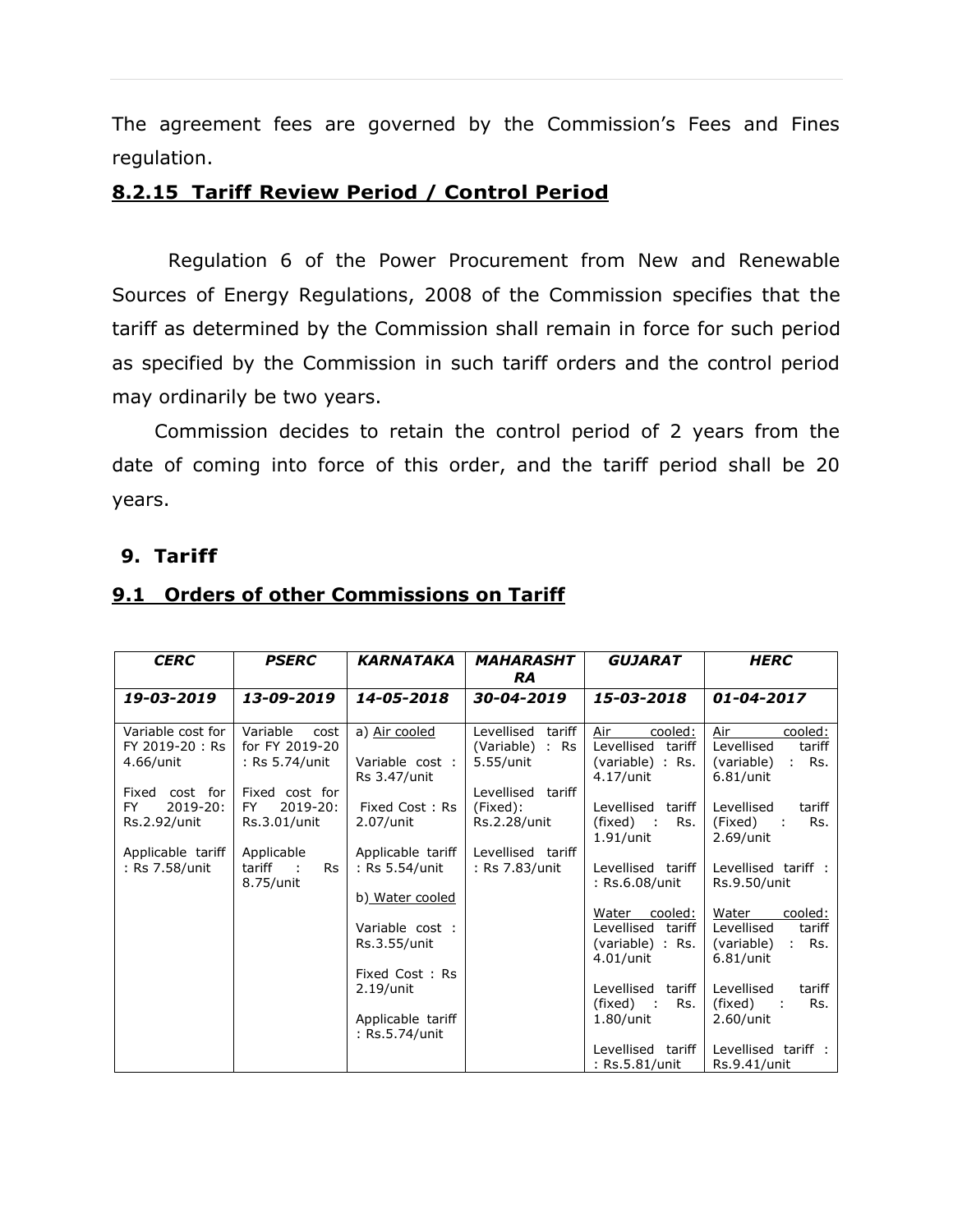9.2. With the adoption of above financial and operational parameters the tariff rate for the new plants works out as follows:

#### **9.2.1. Fixed costs:**

| Year | <b>FC</b> | Year | <b>FCC</b> |
|------|-----------|------|------------|
| 1    | 2.17      | 11   | 1.94       |
| 2    | 2.21      | 12   | 1.92       |
| 3    | 2.17      | 13   | 1.98       |
| 4    | 2.13      | 14   | 2.04       |
| 5    | 2.10      | 15   | 2.10       |
| 6    | 2.06      | 16   | 2.17       |
| 7    | 2.03      | 17   | 2.24       |
| 8    | 2.01      | 18   | 2.31       |
| 9    | 1.98      | 19   | 2.39       |
| 10   | 1.96      | 20   | 2.47       |

(Amount in Rs./unit)

## **9.2.2. Variable Costs**

9.2.2.1. The variable cost for the financial year 2020-21 will be Rs.4.36 per unit and for the financial year 2021-22 will be Rs.4.58 per unit.

9.2.2.2. The fixed capacity charges will be applicable with reference to the date of commissioning of the plant and the variable cost will be applicable with reference to the financial year. The Fixed capacity charges specified above will be continued to be applicable to the entire agreement period of 20 years.

9.2.2.3. The fixed charges specified in this Order will be applicable to the plants commissioned on or after the date of issuance of this Order and the variable cost specified in this Order will apply to all plants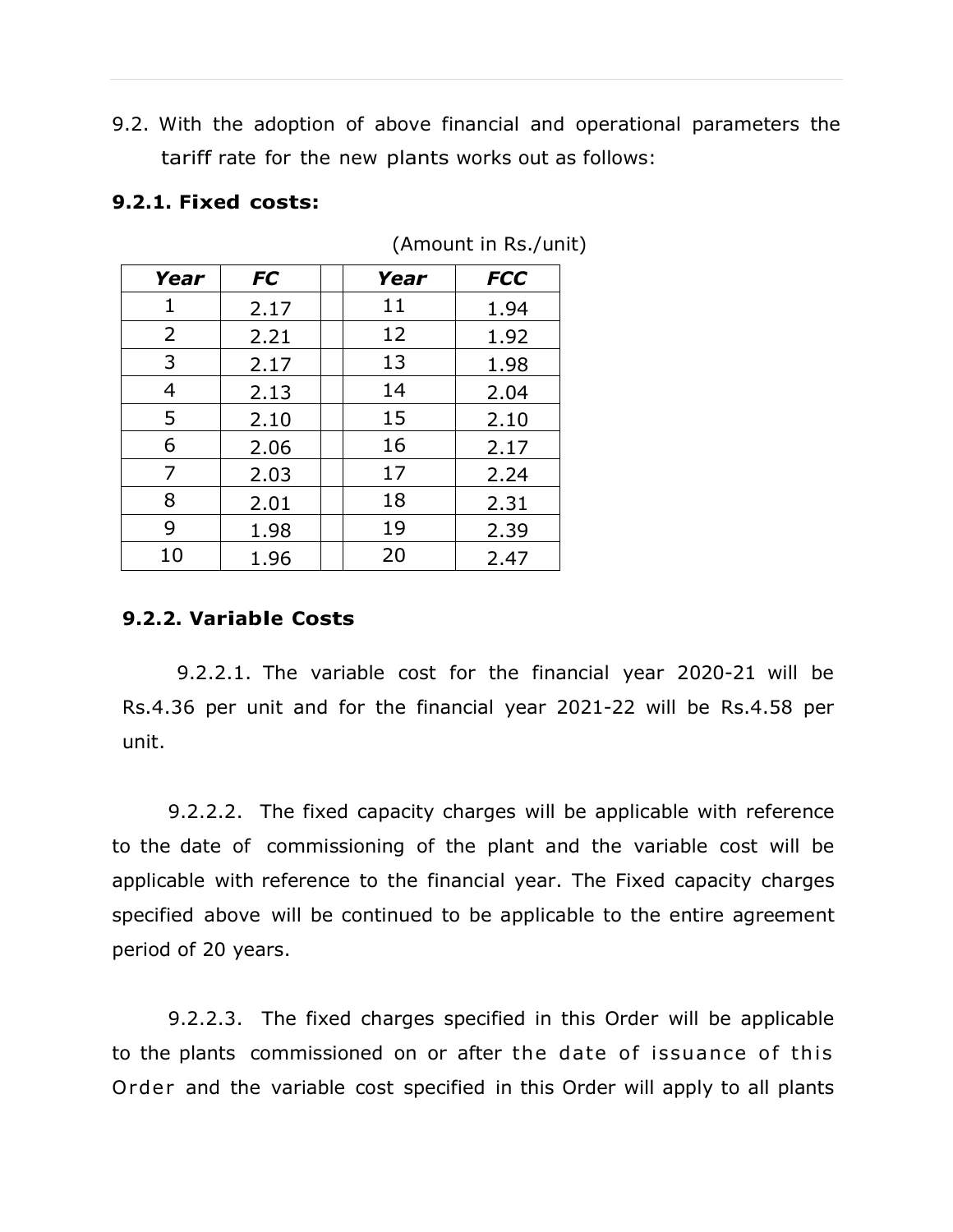commissioned on or after 15-05-2006.

#### **9.2.3. Total Cost**

As the control period of the Order is two years, the total cost inclusive of fixed and variable charges for the  $1<sup>st</sup>$  year (2020-21) is Rs.6.54/unit and for the  $2^{nd}$  year is Rs.6.79/unit (2021-22).

## **9.3. Use of Fossil Fuel**

The use of fossil fuels shall be limited to the extent of 15% of total fuel consumption on annual basis.

#### **9.4 Quantum of power purchase by the Distribution Licensee**

The distribution licensee can purchase Biomass energy at the rate determined by the Commission from the Biomass Power Generators to meet the Renewable Power Purchase Obligations (RPO) requirement on "first come first served basis". It is open to the Distribution licensee to procure the same through competitive bidding route following the guidelines of Government of India if it can realize a more competitive rate than the one determined by Commission's Order. For any procurement in excess of RPO, specific approval shall be obtained from the Commission.

## **(By Order of the Commission)**

**Secretary Tamil Nadu Electricity Regulatory Commission**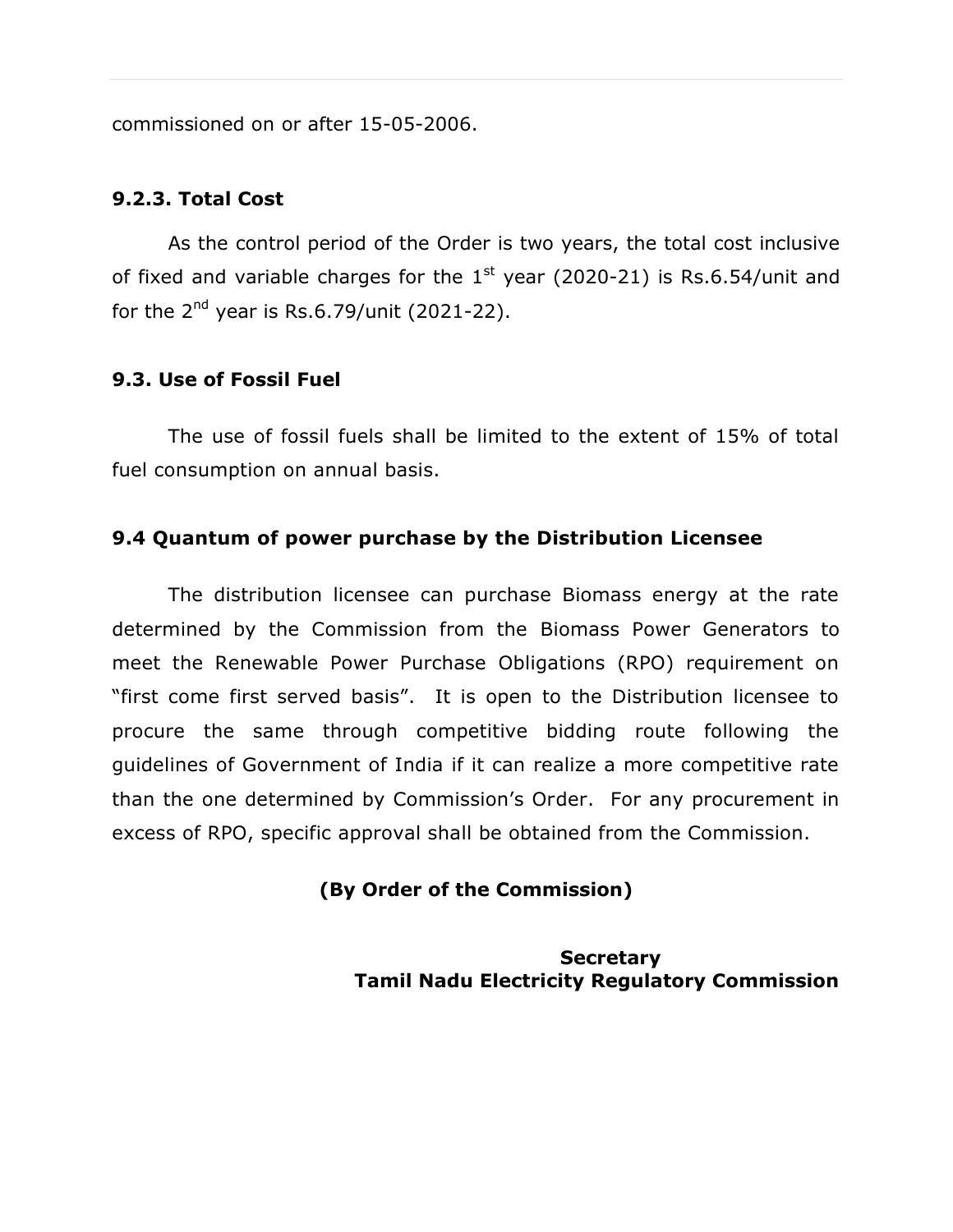## **Annexure - 3**

# **Components of Biomass Tariff**

| SI.No.         | <b>PARAMETERS</b>                    | <b>VALUES</b>                                       |  |  |  |
|----------------|--------------------------------------|-----------------------------------------------------|--|--|--|
| 1              | Capital Investment                   | Rs.6.11 Cr/MW                                       |  |  |  |
| 2              | Plant Load Factor                    | 80%                                                 |  |  |  |
| 3              | Debt Equity Ratio                    | 70:30                                               |  |  |  |
| $\overline{4}$ | Term of Loan                         | 10 years with 1 year moratorium                     |  |  |  |
| 5              | Interest on Loan                     | 10.31% p.a                                          |  |  |  |
| 6              | Return on Equity                     | 17.60% (Pre-Tax)                                    |  |  |  |
| $\overline{7}$ | Life of the Plant                    | 20 years                                            |  |  |  |
| 8              | Depreciation                         | 4.5% p.a. on SLM on 85% of capital cost             |  |  |  |
| 9              | & M Charges<br>$\overline{O}$<br>for | 5% with escalation of 5.72% from 2 <sup>nd</sup>    |  |  |  |
|                | machinery                            | year on 85% of capital cost                         |  |  |  |
| 10             | O & M Charges for land               | 0.90% with escalation of 5.72% from 2 <sup>nd</sup> |  |  |  |
|                | and civil works                      | year on 15% of capital cost                         |  |  |  |
| 11             | <b>Station Heat Rate</b>             | 3840 kCal/kWh                                       |  |  |  |
| 12             | Calorific Value of fuel              | 3200 kCal/kg                                        |  |  |  |
| 13             | Specific fuel                        | 1.20kg/kWh                                          |  |  |  |
|                | Consumption                          |                                                     |  |  |  |
| 14             | Fuel Cost (FY 2020-21)               | 3271.51/MT with 5% escalation from 2 <sup>nd</sup>  |  |  |  |
|                |                                      | year onwards                                        |  |  |  |
| 15             | Working capital                      | One month fuel stock, one month O&M                 |  |  |  |
|                | components                           | and two month receivables                           |  |  |  |
| 16             | Interest on working                  | 11.31% p.a.                                         |  |  |  |
|                | capital                              |                                                     |  |  |  |
| 17             | Auxiliary consumption                | 10%                                                 |  |  |  |